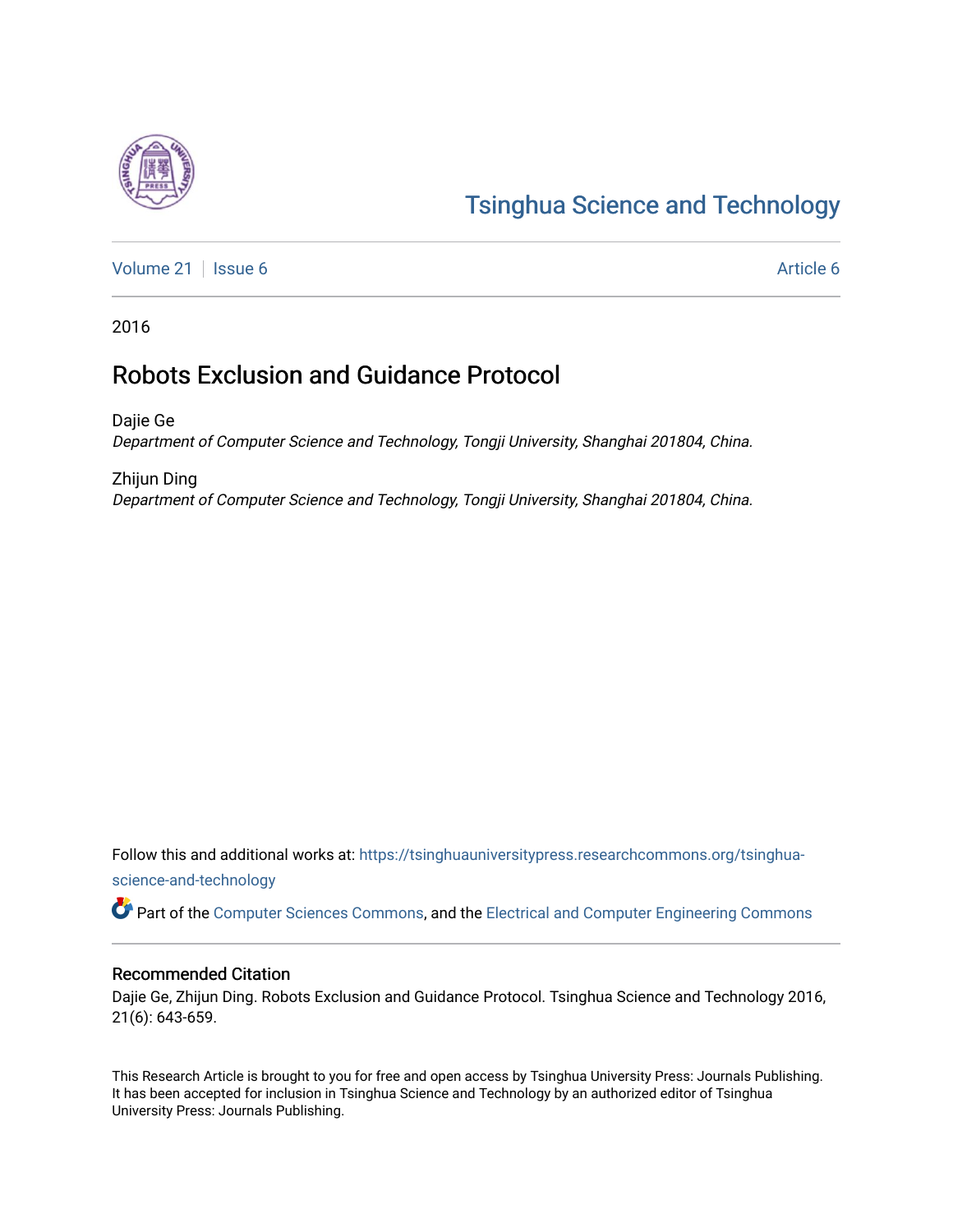# Robots Exclusion and Guidance Protocol

Dajie Ge and Zhijun Ding\*

Abstract: With the rapid development of the Internet, general-purpose web crawlers have increasingly become unable to meet people's individual needs as they are no longer efficient enough to fetch deep web pages. The presence of several deep web pages in the websites and the widespread use of Ajax make it difficult for generalpurpose web crawlers to fetch information quickly and efficiently. On the basis of the original Robots Exclusion Protocol (REP), a Robots Exclusion and Guidance Protocol (REGP) is proposed in this paper, by integrating the independent scattered expansions of the original Robots Protocol developed by major search engine companies. Our protocol expands the file format and command set of the REP as well as two labels of the Sitemap Protocol. Through our protocol, websites can express their aspects of requirements for restrictions and guidance to the visiting crawlers, and provide a general-purpose fast access of deep web pages and Ajax pages for the crawlers, and facilitates crawlers to easily obtain the open data on websites effectively with ease. Finally, this paper presents a specific application scenario, in which both a website and a crawler work with support from our protocol. A series of experiments are also conducted to demonstrate the efficiency of the proposed protocol.

Key words: deep web; Ajax; crawler; protocol

# 1 Introduction

Given the rapid growth of Internet applications in recent years, the inefficiencies of general-purpose web crawlers in fetching deep web pages and Ajax pages have had a considerable impact on user satisfaction, especially because such crawlers have become largely unable to satisfy individual requirements of the users. Though major data sites and, in practice, search engines have various levels of adopted methods to address this problem, the requirements of manual intervention in such methods do not support the autonomous functionalities of the general-purpose web crawlers.

Deep web pages are those pages that can no longer

- Dajie Ge and Zhijun Ding are with Department of Computer Science and Technology, Tongji University, Shanghai 201804, China. E-mail: 1xiaojdge@tongji.edu.cn; zhijun\_ding@outlook.com.

To whom correspondence should be addressed.

be reached via pure links, and are often hidden behind the search forms. Users are granted access to such pages only after they input a series of keywords in the form of queries. In recent years, studies have revealed that a large portion of the web pages on the Internet actually belong to deep web pages<sup>[1]</sup>. One of the major requirements of an effective search engine is to extract the hidden deeper resources, which has been proven to be lacking in existing crawlers.

Nowadays, many websites interact with users by dynamic scripts. Ajax is the most widely implemented technology in such dynamic interaction applications. However, the requirement of asynchronously updating the web pages has resulted in traditional crawler mechanisms loosing efficiency in search engines. Specifically, web crawlers cannot directly fetch the contents generated from Ajax dynamic script technology—an inability that seriously affects the search results of the search engines. The reason why general-purpose web crawler cannot fetch Ajax pages is that their source codes are not often composed with the complete data content. In general, a complete Ajax

Manuscript received: 2016-07-11; revised: 2016-09-15; accepted: 2016-10-03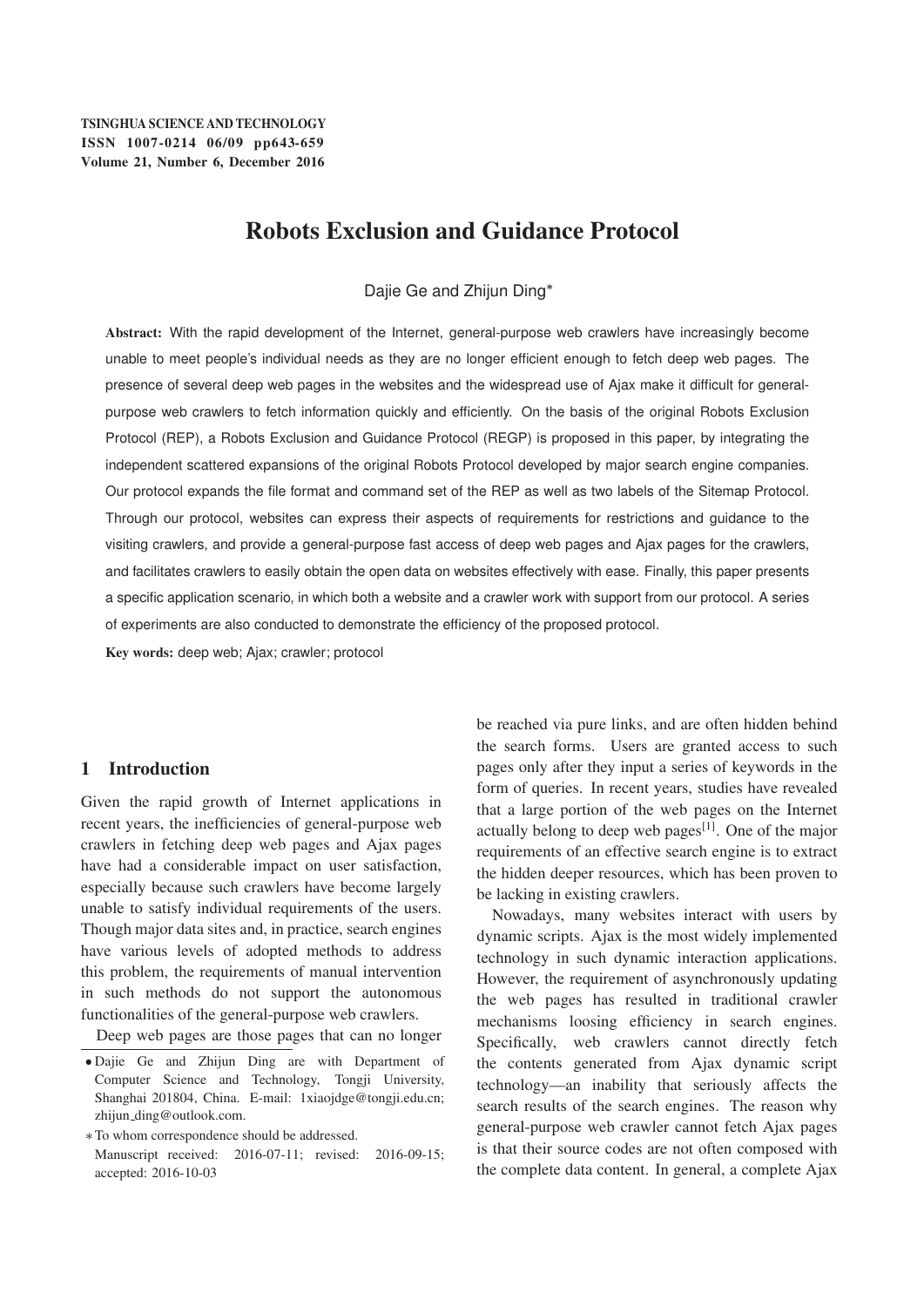engine consists of HTML, CSS, and JavaScript codes, and the complete content of a given web page must be executed by multiple calls to an Ajax server constituted by the response data. General-purpose web crawlers are not efficient enough to fetch the Ajax pages, which is another major challenge posed to web crawlers.

In addition, existing general-purpose web crawlers suffer from chaotic page extraction strategies, with the current Internet specifications for crawlers becoming more obsolete and imperfect. The Robots Exclusion Protocol  $(REP)^{[2]}$ , also known as the Robots Protocol, is an Internet standard that allows websites to insist a list of web pages (i.e., those that can or cannot be crawled) to the visiting crawlers. The Robots Protocol requires a website to create a text file named "robots.txt" at the root directory of the server, with a series of commands written to insist the list of resources that cannot be fetched by a crawler. The original version was invented in 1994, and the second edition<sup>[3]</sup> with extended command functionalities was rolled out in 1997. At present, two versions of this protocol are currently being practiced. However, the second version of the Robot Protocol has yet to have any updates after its only extension in 1997, and no authoritative agency is maintaining the Protocol. Instead, some major search engine companies extended the Robots Protocol independently in a scattered fashion and in accordance with their own requirements. The most famous extension is the Sitemap Protocol<sup>[4]</sup>, which has been proposed by Google to enable webmasters to indicate the availability of web pages to the search engines. With no unified protocol version being maintained, many scattered extensions look unfamiliar to web users, and such versions are gradually abandoned, such as the command "Visit-time". In fact, such command line features may allow websites to raise their unique requests, which could be used as good communication and interaction standard among websites and search engines.

A healthy crawler pattern should avoid frequent visits to the websites of the search engines, as this causes a strong impact on the web servers. In this context, search engines can have better user experiences if websites reduce unnecessary visit restrictions on crawlers. In recent years, the rapid development of the Internet has given rise to a number of search engines a phenomenon that has resulted in great demands for an effective crawler mechanism for enriched user experiences in accessing websites. To this end, the

REP can still be improved and the Sitemap Protocol, an important expansion of the Robots Protocol, can be enhanced to achieve perfect agreements between crawlers and websites. Moreover, an improved Robots Protocol can enable the general-purpose crawlers to fetch both the deep web pages and Ajax pages effectively.

In this paper, a Robots Exclusion and Guidance Protocol (REGP) is proposed based on the original REP. The proposed protocol integrates various independent expansions of the Robots Protocol developed by major search engine companies as well as expands the file format and command set of the REP and two labels of the Sitemap Protocol. Through our proposed protocol, websites can express their requirements for restrictions and guidance to the visiting crawlers, thus facilitating a general-purpose fast access to deep web pages and Ajax pages for the crawlers. In this way, crawlers can easily obtain the open data on websites effectively with ease.

The rest of the paper is organized as follows. Section 2 presents the related works. Section 3 describes the REGP. Section 4 presents an application scenario, and our experiments are presented and discussed in Section 5. Section 6 concludes this paper and presents directions for our future work.

# 2 Related Work

#### 2.1 Deep web solutions

In recent years, three different solutions from different search engines have been implemented to fetch deep web pages. The first and the most direct way is to allow crawlers to parse the search pages. In this approach, crawlers first find the entrance to deep web pages, generate a list of accessible pages, and submit these to the websites. Then, crawlers can track the return results to fetch those deep web pages. This approach can be viewed as a simulation of artificial operations. Xian et al.[5] proposed a quality-based data source selection for web-scale deep web data integration. Noor et al.[6] presented a latent dirichlet allocation based semantic clustering of heterogeneous deep web sources, whereas Raghavan and Garcia-Molina<sup>[7]</sup> and Cope et al.[8] proposed two different strategies of finding query interface of the forms, for the purposes of understanding and modeling the query interface in web pages. Liu et al.[9] presented a kind of deep web entry automatic discovery method. In this method, the information of specific field deep web is obtained to establish domain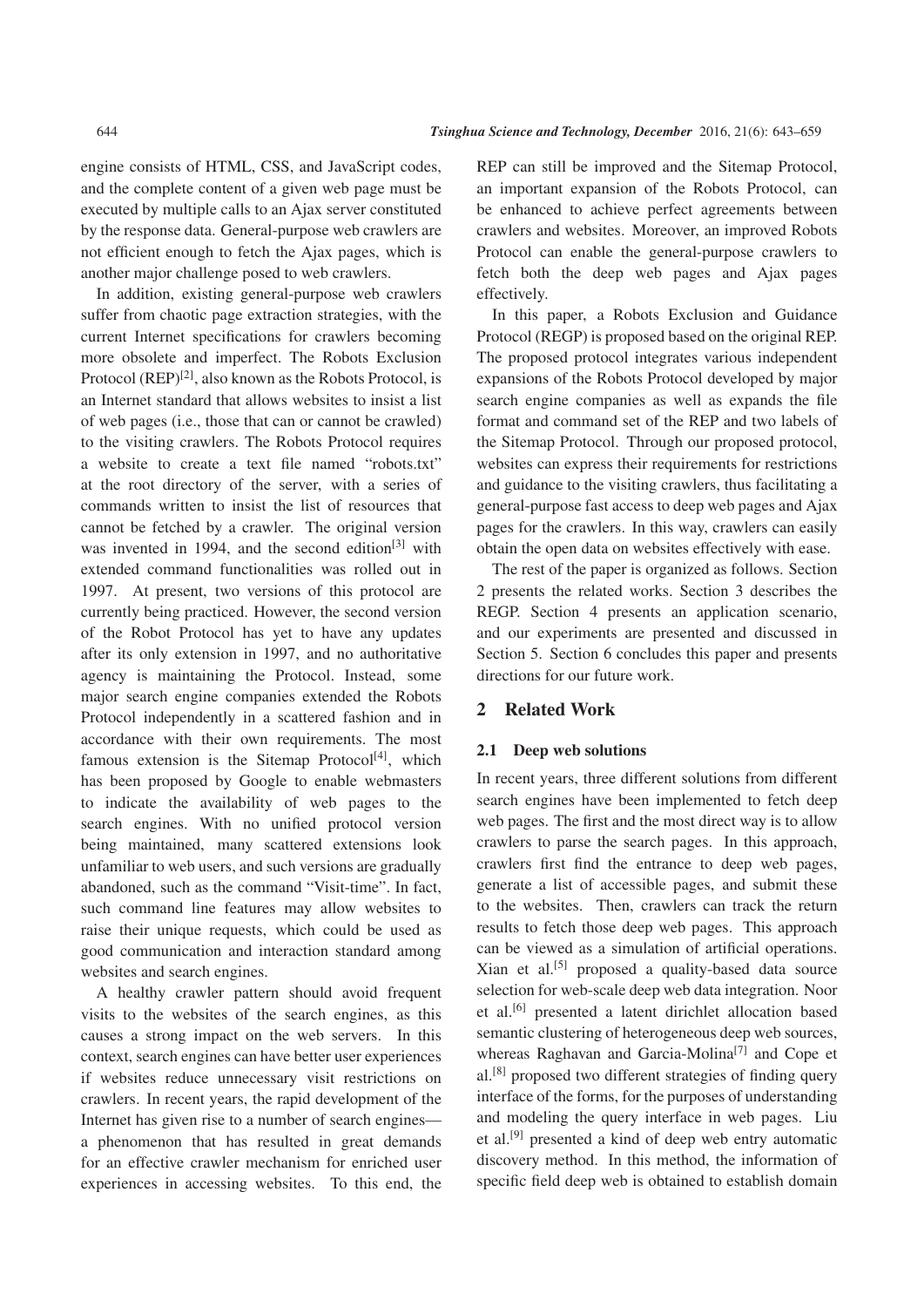ontology, after which web forms can be judged through the process of topic crawler crawling in the web, and the appropriate pages can be downloaded. Saissi et al.[10] proposed another vision of a deep web virtual integration system using a mediated schema that is built with a relational schema describing each deep web source. To match the query interface via data mining, Shao et al.<sup>[11]</sup> presented a whole pattern-matching method for discovering complicated matches between pluralities of modes. Zheng and Cui<sup>[12]</sup> proposed a selection strategy for keywords in a single attribute interface. Pusdekar and Chhaware<sup>[13]</sup> used the visual clues concept for extracting the main data from deep web pages. However, all these approaches that either look for deep web pages or generate the return forms require expertise in a particular industry. Hence, these studies are more likely to be applied to vertical search engines, instead of general-purpose crawlers.

The second method of deep web solution is the Open Application Programming Interface (API), as demonstrated by majority of today's data websites. Open API, also known as open platform, is a common application in service-oriented websites. Websites encapsulate their web services and data into a series of APIs and avail such APIs for third-party developers. Although this is an effective way of obtaining data, APIs have their own limitations; for instance, the query returns often contain Top-*N* data each time. Accessing more resources with limited APIs is the focus of several studies. Pei and  $Ye^{[14]}$ summarized the development status and trends of global Open API, whereas Kim and Kim<sup>[15]</sup> presented semantic annotation methods on acquired Open API data from target websites based on the data mining technology. Jung et al.<sup>[16]</sup> discussed key technologies for the automatic generation of new mash-up service using open APIs, in which the automatic service mash-up method uses the ontology. Zhang and  $CaO^{[17]}$ designed and implemented a third-party developer auditing system based on Open API, whereas Wang et al.[18] proposed a secondary development method of Open API. However, general-purpose web crawlers cannot fetch deep web data for all websites in a limited API mode, because the type and quantity of query interfaces are obviously different with each website.

The third method is the Onebox strategy, first proposed by Google $[19]$ , in which special query results are typically listed separately on the uppermost portion of the search pages for a given search in a search engine. Some other similar concepts exist, such as Aladdin Plan<sup>[20]</sup>, box computing<sup>[21]</sup>, and so on. Here we collectively call them the Onebox strategy. To realize this strategy, search engines should make their Onebox interfaces on the web master open platform available to the owners of deep web data, and present them with the list of users who wish to place their data on search engines, write codes, and then submit the configuration information that meets the interface standards. As a result, search engines directly show their related applications or results instead of the traditional page links in search pages after review. Such a strategy ensures that the search engines can obtain deep web data from the websites. However, website developers should exert tremendous effort for every search engine, because each search engine is unique with its own set of requirements. Despite such approaches, there remains a lack of a universal approach of crawler solutions for data websites.

# 2.2 Ajax solutions

Generally, two types of methods are used for fetching Ajax pages. The first method includes a manual analysis. For a web page, crawler developers seek those URLs containing useful data and then connect these URL links to traditional web crawlers. Obviously, such a process cannot be applied to general-purpose web crawlers because of the high degree of human intervention required.

The second approach is a browser-analog mode, which is used to build the entire Ajax page. A DOM tree initialized by an HTML source code is completely built by multiple modifications based on Ajax calls. In recent years, many Ajax page fetch algorithms based on state conversion diagrams have been proposed<sup>[22–24]</sup>. Shao and  $Li^{[25]}$  put forward a dynamic page information extraction algorithm based on a tree model. Ma et al.<sup>[26]</sup> also proposed an advanced Ajax crawler based on DOM. Xia et al.<sup>[27]</sup> presented a complete crawler system that is enabled to interpret and execute JavaScript codes. Meanwhile, Li et al.[28] proposed a dual de-duplication strategy that can effectively reduce the time cost of such algorithms. However, such methods require complex control flow and may suffer from extremely low efficiency levels. Such a crawl rate is absolutely unacceptable for generalpurpose web crawlers.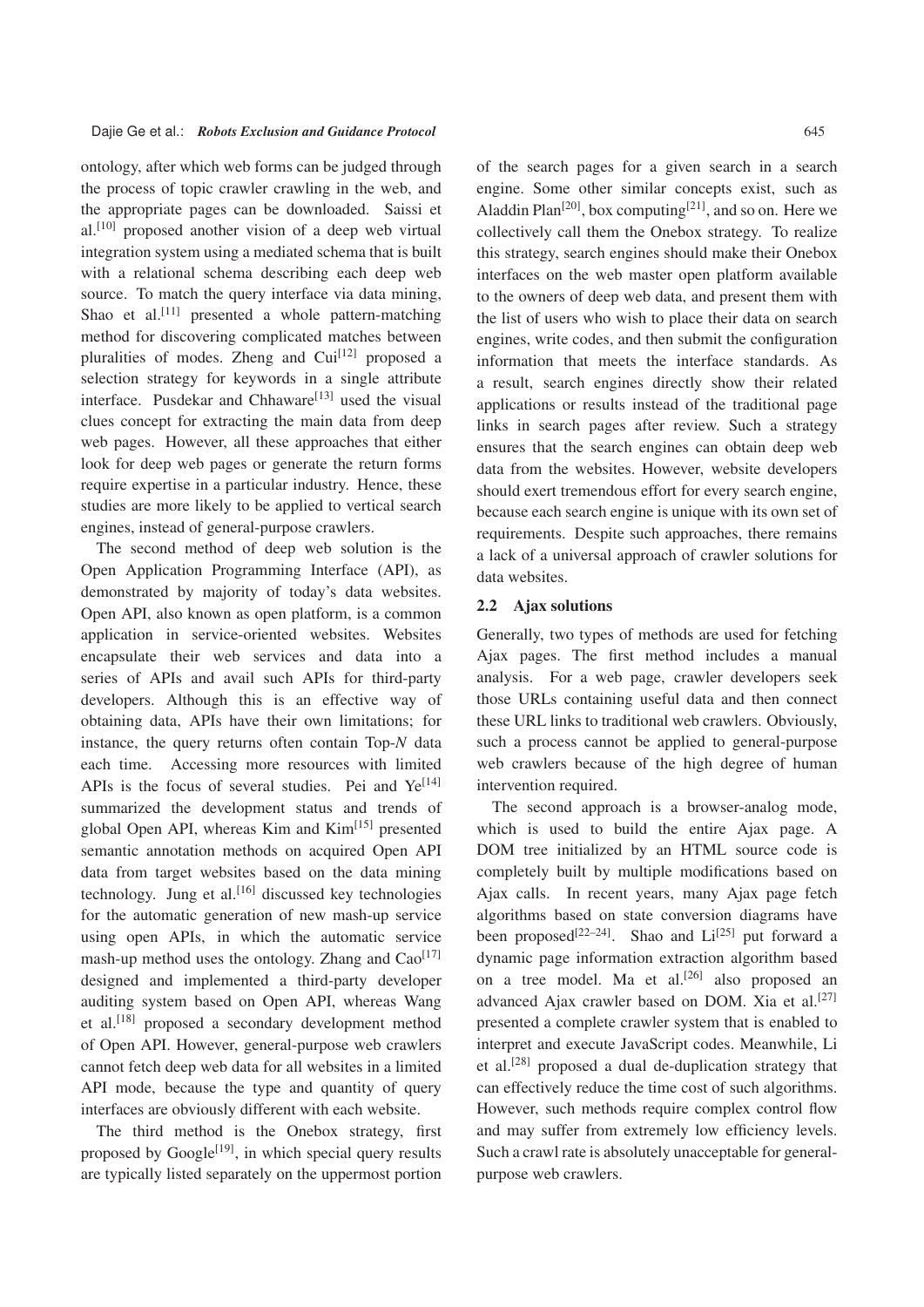# 3 Robots Exclusion and Guidance Protocol

# 3.1 Access method

The search engine of our proposed protocol follows the access method of the original REP. All the commands of this protocol must be listed in a text file named "robots.txt", and here, following the name "robots" instead of "crawlers" or any other names to meet users' habits is an important consideration. In fact, they have the same meaning in the next content. This file must be placed at the root of the web server and be accessible via HTTP by every visitor. Some examples of URLs for sites and URLs for corresponding "robots.txt" are shown in Table 1.

Every crawler must try to visit the "robots.txt" before visiting other URLs on this website. If this visit succeeds (HTTP 2xx Status Code), the robot must read the inner content, parse it, and follow all the commands applicable to this robot. If this visiting fails (HTTP Status Code 404) because no "robots.txt" presents on the website, then the crawler can assume that no restrictions and guidance are available, thus, it can visit the site with complete freedom.

The current version of this protocol does not provide a definition of other possible responses for a server when visiting the "robots.txt". Here are some recommendations. The crawler should stop visiting the website when encountering the HTTP Status Code 401 or 403. However, the site should try to make its "robots.txt" accessible. The crawler should try to visit the "robots.txt" later when meeting the HTTP Status Code 5xx. When encountering HTTP Status Code 3xx, the crawler should also follow the redirect instructions

until such a time that a resource that can be considered as "robots txt" is found.

#### 3.2 Format

In our proposed protocol, "robots.txt" contains multiple command lines. The composition of each line is listed in Table 2.

In the proposed protocol, the specific command line is divided into two portions: the restriction line and the guidance line. Restriction command means that the command must strictly be followed by the visiting crawlers, and the guidance command is a command suggested by the website for the visiting crawlers. All <Field> for specific commands are listed in Table 3.

In the proposed protocol, the contents of "robots.txt" consist of three different fields (the protocol header, command sequence section, and a global command section), each separated by a blank line. The protocol header consists of two command lines: the "Robotversion" line, which is used to describe the version of the protocol, and the "Last-modified" line, which is used to show its last modified time for the visiting crawlers.

The command sequence section consists of several command sequences separated by blank lines. Each command sequence consists of a command target segment and a command content segment. A command target segment consists of "User-agent" command lines, "Ip-allow" command lines, and "Ip-disallow" command lines. This segment is used to inform the visiting crawler whether the respective command sequence is applicable to the crawler. Visiting crawlers should check each command target segment in the command sequences from top to bottom until it matches a

| URLs for web site              |                                | URLs for "robots.txt"                                                       |  |  |
|--------------------------------|--------------------------------|-----------------------------------------------------------------------------|--|--|
| http://www.example.com/        |                                | http://www.example.com/robots.txt                                           |  |  |
| http://www.example.com:8080/   |                                | http://www.example.com:8080/robots.txt                                      |  |  |
| Table 2 Form of command lines. |                                |                                                                             |  |  |
| Name                           | Format                         | Explanation                                                                 |  |  |
| Specific command line          | $\le$ Field $\ge$ ":"          | $\le$ Field is a command name. $\le$ value is the command content.          |  |  |
|                                | $<$ value $>$                  |                                                                             |  |  |
| Left brace line                |                                | The first non-blank character is a left brace.                              |  |  |
| Right brace line               |                                | The first non-blank character is a right brace.                             |  |  |
| Blank line                     |                                | The role of blank line is to divide two command section. There should be no |  |  |
|                                |                                | comments here.                                                              |  |  |
| Comment line                   | "##" $\langle$ value $\rangle$ | Any text after a comment tag.                                               |  |  |

Table 1 Examples of URLs for "robots.txt".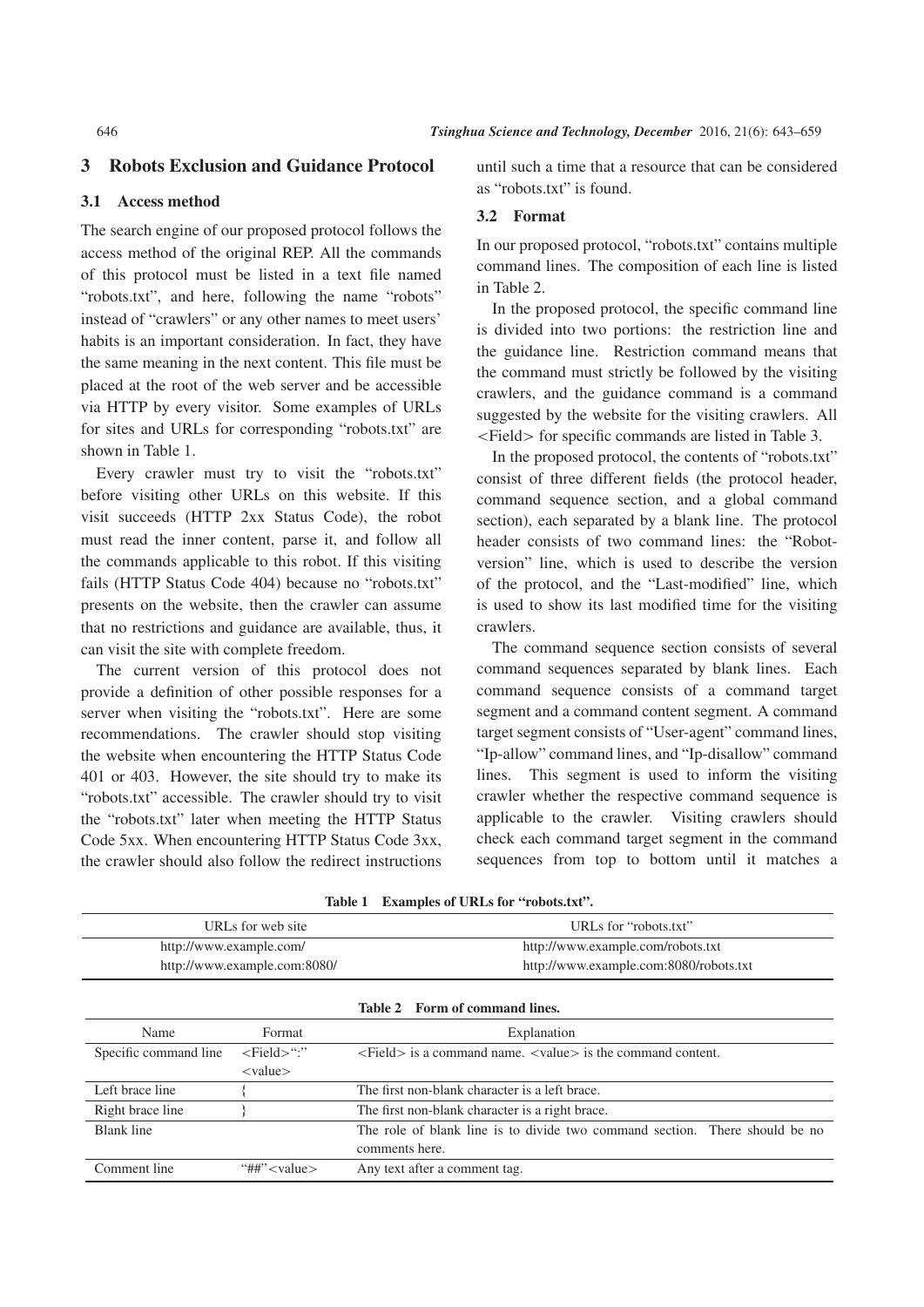| Dajie Ge et al.: Robots Exclusion and Guidance Protocol |  |
|---------------------------------------------------------|--|
|---------------------------------------------------------|--|

| $<$ Field $>$   | Explanation                                            | Type        |
|-----------------|--------------------------------------------------------|-------------|
| Robot-version   | Version of the protocol                                | Restriction |
| Last-modified   | Last modified time of the "robots.txt"                 | Restriction |
| User-agent      | Name tokens of the visiting crawler                    | Restriction |
| Ip-disallow     | IP addresses forbidden to access                       | Restriction |
| Ip-allow        | IP addresses allowed to access                         | Restriction |
| <b>Disallow</b> | Resource path forbidden access                         | Restriction |
| Allow           | Resource path allowed access                           | Restriction |
| Crawl-delay     | Access interval of a crawler with same name token      | Restriction |
| Ip-delay        | Access interval of a crawler with same IP addresses    | Restriction |
| Request-rate    | Access rate of a crawler with same name token          | Restriction |
| Ip-rate         | Access rate of a crawler with same IP addresses        | Restriction |
| Visit-time      | Time period allowed to access                          | Restriction |
| Time-forbidden  | Time period forbidden to access                        | Restriction |
| Language        | Languages required to support                          | Restriction |
| Encoding        | Encodings required to support                          | Restriction |
| Charset         | Charsets required to support                           | Restriction |
| Cookie          | Cookie required to set                                 | Restriction |
| Mirror-site     | The mirror site can be visited instead of this website | Restriction |
| Sitemap         | Site map to guide crawlers                             | Guidance    |
| Host            | Master domain of the mirror site                       | Guidance    |
| Index-page      | Pages hoped to be indexed                              | Guidance    |
| Change-always   | Pages always updated                                   | Guidance    |
| Change-hourly   | Pages updated each hour                                | Guidance    |
| Change-daily    | Pages updated each day                                 | Guidance    |
| Change-weekly   | Pages updated each week                                | Guidance    |
| Change-monthly  | Pages updated each month                               | Guidance    |
| Change-yearly   | Pages updated each year                                | Guidance    |
| Change-never    | Pages that will never update                           | Guidance    |

Table 3 List of <Field> for specific commands.

command target segment; then, it should parse the command content segment of this command sequence and follow the corresponding instructions to fetch the site.

In the global command sequence, all command contents are applicable to any visiting crawler. Left brace lines and right brace lines should appear in pairs, and all the contents between them are dependent on the contents of the brace lines. The commands in brace lines are used to describe the commands in detail. Brace lines should be placed within a command content segment. The contents of the inner brace lines consist of a command target segment and a command content segment, similar to the command sequence. In addition to the three command lines of the commend sequence, "Disallow" command lines and "Allow" command lines are placed in command target segment and are used to describe the commands for a different resource path. Brace lines can be used in multiple, parallel, or nested modes.

Comments begin with a "##" tag; thus, all contents after the tag are considered as comments, which are ignored by crawlers. Therefore, comments should follow a command line or appear as single lines. As used herein, "##" is the tag of a comment instead of original "#", because the "#" is often used as a character in URLs with the popularity of JavaScript. The BNFlike syntax to describe our proposed protocol appears in Appendix. Below is a simple example of a "robots.txt". *Robot-version: 3.0*

*Last-modified: 30 Oct 2014 04:31:17 UT*

*User-agent: WebCrawler Disallow: /data Allow: /data/open User-agent: infoseeker User-agent: wiseRobot Allow: /info Allow: /news* f *User-agent: infoseeker*

*Allow: /info/hot*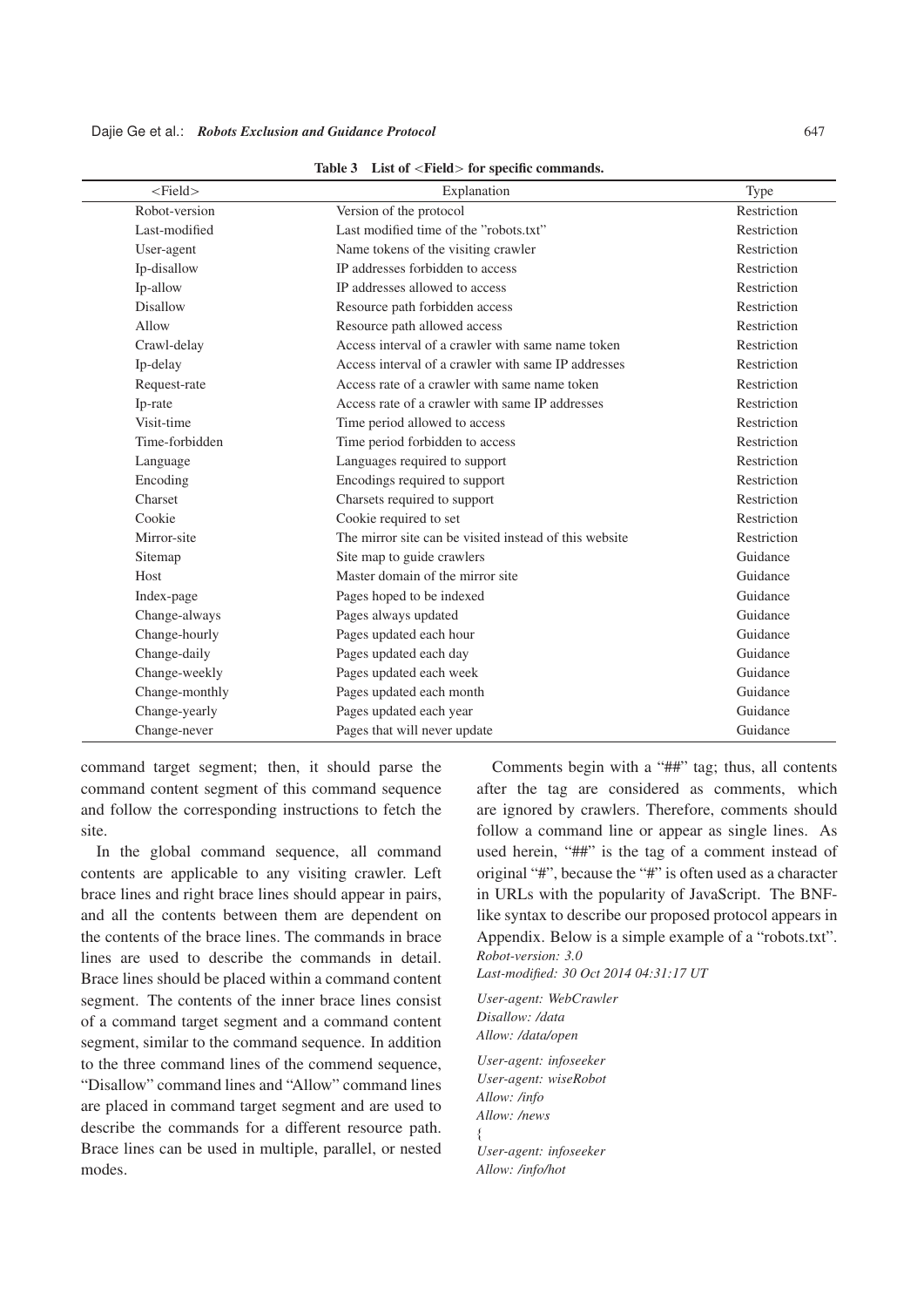#### *Crawl-delay: 5*

# g

*Sitemap: http://www.example.com/documents/example sitemap.xml Visit-time: 1:00-16:00 UT ##8:00-17:00 Beijing Time is not allowed*

### *Language: zh-cn, zh*

In this example, the first two lines are the protocol header, which describes the version number and the last modification time. The last three lines belong to the global command section, and show the location of the Sitemap, setting time, and allowed language, respectively. The middle portion consists of the two command sequences. The first sequence describes the resource path that can be used by the "WebCrawler" to access the websites. The second sequence first shows that crawlers named "infoseeker" or "wiseRobot", which can access all the resources with path of "/info" or "/news" path, and then uses a pair of brace lines to inform "infoseeker" to visit resources using the path "/info/hot" at a minimum interval of five seconds.

# 3.2.1 Robot-version

This command line represents the version number of the "robots.txt" written in the first line in three different values of "1.0", "2.0", and "3.0", respectively. Here, "1.0" means the original 1994 version, which only supports "User-agent" and "Disallow"; "2.0" represents the improved 1997 version, which supports "Useragent", "Disallow", and "Allow"; and "3.0" represents the latest version of the protocol. Each "robots.txt" supporting our protocol should begin with "Robotversion: 3.0". Of course, a higher version number may be used in the future.

This command line has been gradually abandoned, precisely because some major search engine companies have independently added scattered extensions in accordance with their own needs, thus making it difficult to identify the "robots.txt" with a simple uniform version number. The proposed protocol has been integrated with all the useful commands, so the version number can be reused.

Command type: Restriction Default value: 1.0 Example: *Robot-version: 3.0*

#### 3.2.2 Last-modified

This command line represents the last modified time of the "robots.txt" written in the second line. After extension, the "robots.txt" may be updated frequently. The value of the last modified time is represented using the conventions of RFC822. Note that the value of the year can be presented either in two digits or in four digits; for example, "15" and "2015" both express the year 2015.

Crawlers should resolve the last modification time and update the "robots.txt" it finds with a new time value in the "robots.txt" file of this website that has been previously saved. If no such command is found in the "robots.txt", crawlers should consider the last modified attribute of the file provided by operating system. Crawlers must fetch a website listed in the commands of its latest "robots.txt". The "Last-modified" command is mainly presented for those websites adopting a dynamic generation approach in response to the "robots.txt" file. For other sites, this command can be ignored. When the value of the last modified attribute of the file provided by the operating system and the command line are different, crawlers should consider the value presented in the "Last-modified" command line.

Command type: Restriction

Default value: The last modified attribute of the file provided by the operating system

| Example 1:                                    |
|-----------------------------------------------|
| Last-modified: 30 Oct 2014 04:31:17 UT        |
| Example 2:                                    |
| Last-modified: Thu, 30 Oct 2014 04:31 UT      |
| Example 3:                                    |
| Last-modified: $30$ Oct $2014$ $12:31 + 0800$ |

These three examples insist the same time, 12:31 on October 30th, 2014, Beijing Time. Example 1 insists an extra second.

#### 3.2.3 User-agent

This command line follows the definition of the original REP. However, after the extension, this command is no longer the only one mark to identify crawlers. Every crawler should choose a name token for itself, and send it as part of the HTTP User-agent header when visiting a web page. Name tokens should be short and must meet the requirements of the 26 case-insensitive letters, the 10-digit requirement, and case underscores. The name token of commercial crawlers must be well documented and maintained.

This command line is part of the command target segments; it is used to identify to which specific crawlers the command content segment applies. The command is valid for a crawler when the crawler's name token contains the value of a "User-agent" line. Then, the crawler must strictly follow all the commands with the restriction type listed in the corresponding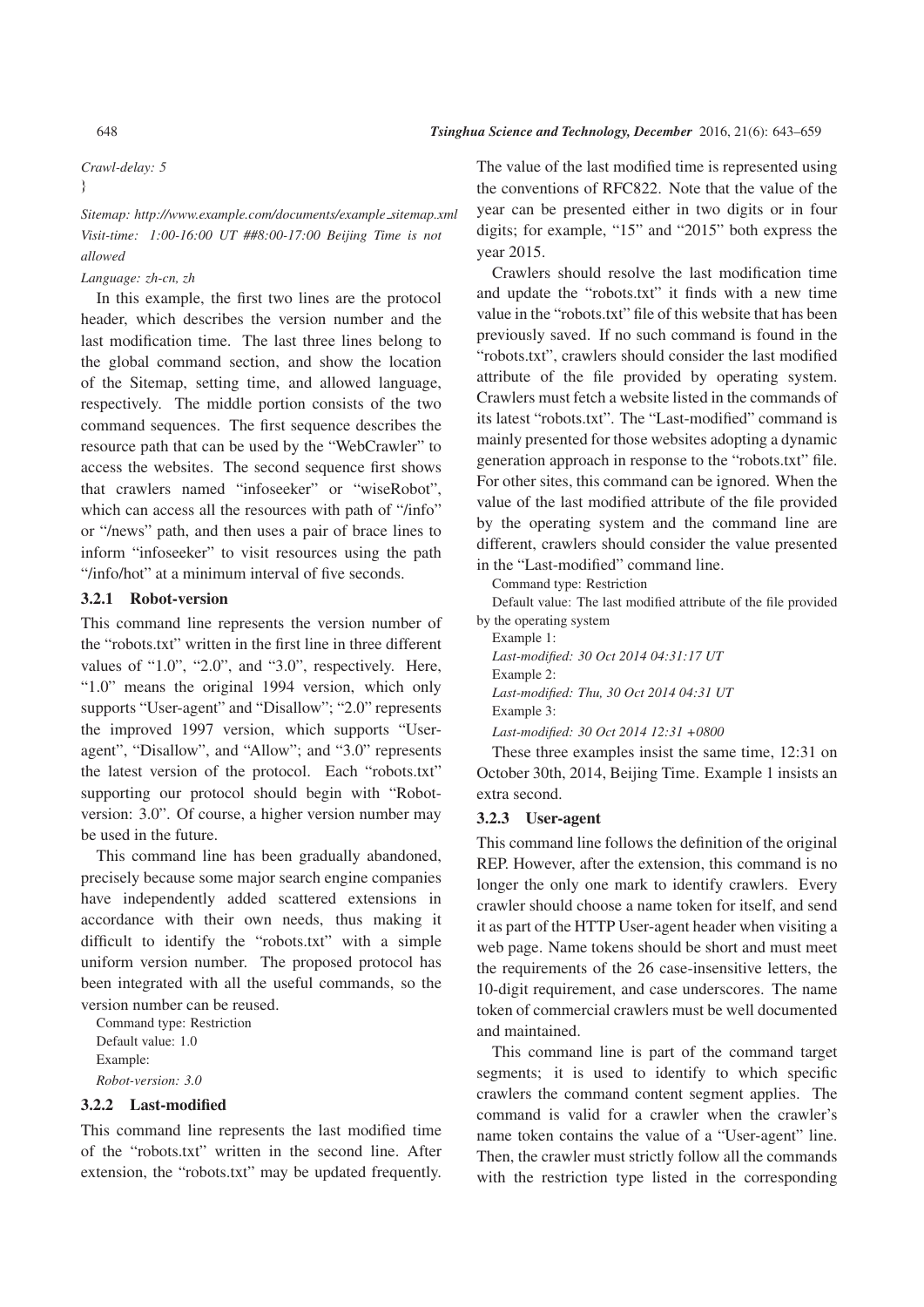command content segment.

Multiple "User-agent" lines can exist in a command target segment. If no "Ip-allow" line or if an "Ipdisallow" line exists, then the command target segment is matched only if a "User-agent" match is found. Specially, if a "User-agent" line has a "\*" value, any crawler can be matched. Crawlers should also try to match a command target segment from top to bottom until they find a match. If no match is made, access to the corresponding site is unlimited apart from possible commands in the global command section.

We must note that the "robots.txt" will be visited only by the crawlers, so the command "User-agent" with a value of a browser name is ineffective.

Command type: Restriction Default value: none

Example 1:

*User-agent: infoseeker*

For this value, matching and non-matching crawlers are listed in Table 4.

Example 2:

*User-agent: infoseeker*

*User-agent: wiseRobot*

For this value, crawlers matching and non-matching are listed in Table 5.

Example 3:

*User-agent: \**

Any crawler is matched.

## 3.2.4 Ip-allow and Ip-disallow

The "Ip-allow" and "Ip-disallow" command lines are part of the command target segments. They are used to identify to which crawlers the command content segment applies, based on the IP address. At present, these crawlers are often deployed as distributed

Table 4 List of crawlers' name tokens with matching status of the command in Example 1.

| Crawlers name token     | Match          |
|-------------------------|----------------|
| Infoseeker              | Yes            |
| <b>InfoSeeker</b>       | Yes            |
| BobbyInfoSeeker         | Yes            |
| Info_seeker             | N <sub>0</sub> |
| <b>InformtionSeeker</b> | No             |
| Infoseek                | No             |

Table 5 List of crawlers' name tokens with matching status of the command in Example 2.

| Crawlers name token | Match |
|---------------------|-------|
| Infoseeker          | Yes   |
| <b>Wiserobot</b>    | Yes   |
| Inforobot           | Nο    |

systems. These two commands give websites another method to identify crawlers with a smaller granularity. The values of the IP address are presented with the conventions of RFC791, using the format of four decimal numbers between 0 and 255 separated by dot. Each number can be replaced with the wildcard "\*" to match any number. In particular, "\*" can be used to indicate any IP address.

A command target segment may have multiple "Ipallow" command lines and "Ip-disallow" command lines. All these commands can be assumed as an IP token group. Crawlers must traverse all the commands in an IP token group from top to bottom to learn whether or not they can access the website. If more than one lines are matched, the last one should be considered as a perfect match. When the first command field of an IP token group is "Ip-allow" but the value is not "\*", then the crawlers can assume that another "Ip-disallow: \*" line exists before the current line. In contrast, when the first command field of an IP token group is "Ipdisallow" but the value is not "\*", crawlers can assume that there exists another "Ip-allow: \*" line before it.

IP token group commands should be used with "User-agent" commands. If a command target segment consists of IP token group commands but not the "User-agent" commands, crawlers can assume that a "User-agent: \*" line exists in it. Crawlers should parse the "User-agent" commands first. At this point, a command target segment is matched if and only if "User-agent" commands in the crawlers are matched. If a crawler matches the "User-agent" commands, the IP token group commands inform the crawler that it is disallowed from accessing the websites. Hence, the crawler can stop parsing next the contents in "robots.txt" and stop accessing any resource in the corresponding website simultaneously.

Command type: Restriction Default value: none Default commands of IP token group: Ip-allow: \* Example 1: *Ip-disallow: 222.69.212.\** Example 2: *Ip-disallow: 222.69.\*.\* Ip-allow: 222.69.212.14 Ip-allow: 222.69.212.15* Example 3: *Ip-allow: \**

#### 3.2.5 Allow and disallow commands

These two commands follow the definition of the original REP, and are described as follows. These two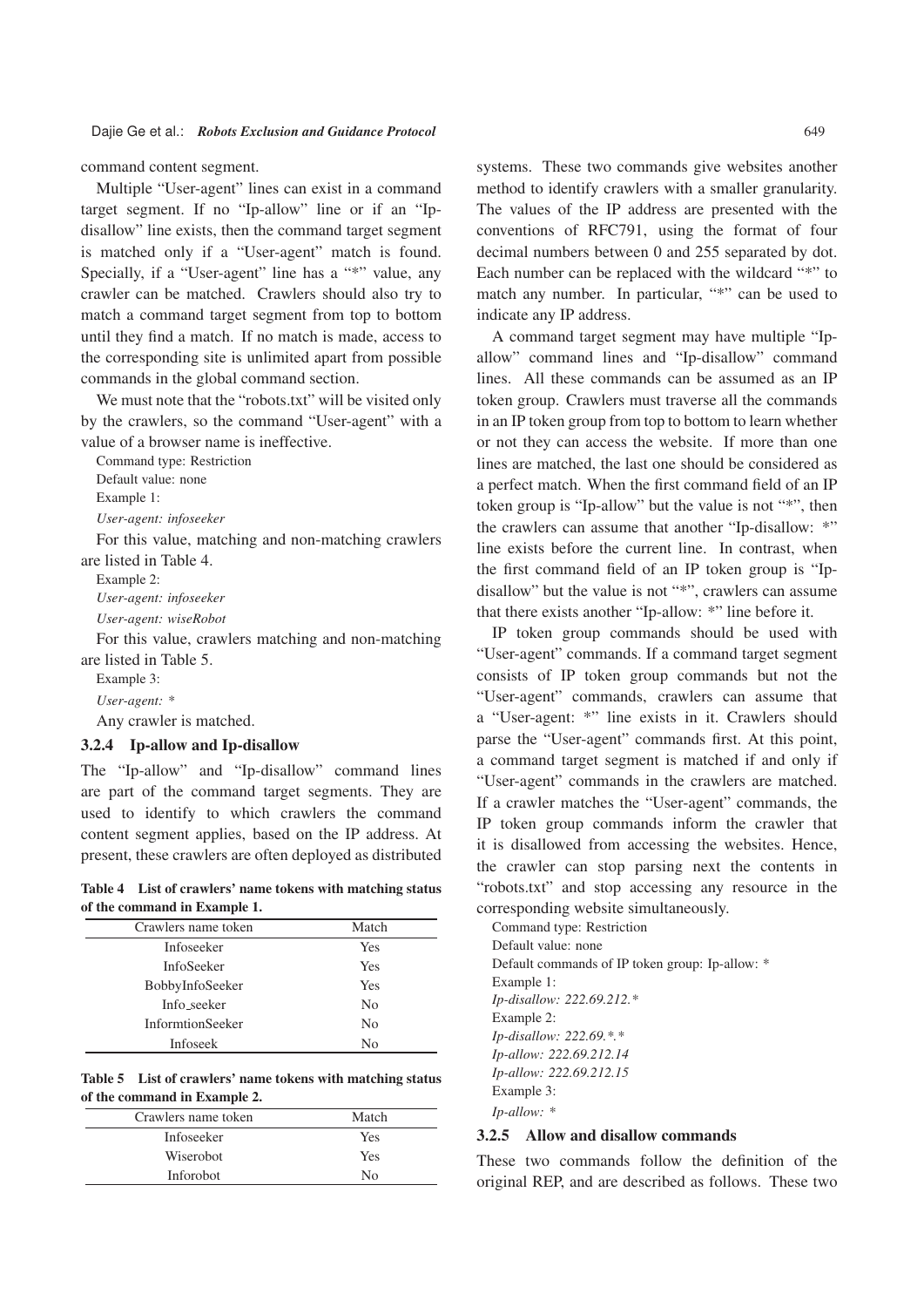commands are the most important commands in the command content segments as they indicate whether accessing a URL matching the corresponding path is allowed or disallowed. Their values are case-insensitive, and the corresponding paths normally begin with using the conventions of RFC1808. Wildcards "\*" and "\$" are allowed: "\*" matches the zero or more repetitions of any character, and "\$" matches the character End of Line. The addition of these wildcards can facilitate the description of an address.

A command content segment may have multiple "Allow" command lines and "Disallow" command lines. All the consequent commands can be assumed as a resource path command group. Crawlers must traverse all the commands in the resource path command group from top to bottom to learn which path they can access. If more than one lines are matched, the last one should be considered as a perfect match. When the first command field of a resource path command group is "Allow" but the value is not "\*" or "/", then the crawlers can assume that there exists another "Disallow: /" line before it. In contrast, when the first command field of a resource path command group is "Disallow" but value is not "\*" or "/", crawlers can assume that another "Allow: /" line exists before it. Note that "/robots.txt" is always allowed access and should not appear in the resource path command groups.

Command type: Restriction

Default value: none

Default commands of resource path command group: Allow:/ Example 1:

*Disallow: /tmp*

For this command, paths being allowed or disallowed access are listed in Table 6.

Example 2:

*Allow: /tmp/*

For this command, paths being allowed or disallowed access are listed in Table 7.

Example 3: *Disallow: /news/ Disallow: /info Allow: /info/open*

#### Table 6 List of resource paths with the access status in Example 1.

| Resource path     | Allow          |
|-------------------|----------------|
| /tmp              | N <sub>0</sub> |
| /temp             | Yes            |
| $/\text{tmp1}$    | N <sub>0</sub> |
| /tmp.html         | N <sub>0</sub> |
| /tmp/tmp0001.html | No             |

Table 7 List of resource paths with the access status in Example 2.

| Resource path     | Allow          |
|-------------------|----------------|
| /tmp              | N <sub>0</sub> |
| /temp             | N <sub>0</sub> |
| $/\text{tmp1}$    | N <sub>0</sub> |
| /tmp.html         | N <sub>0</sub> |
| /tmp/tmp0001.html | Yes            |

For these commands, paths being allowed or disallowed access are listed in Table 8.

# 3.2.6 Crawl-delay and Ip-delay

The "Crawl-delay" command, first proposed by Yandex<sup>[29]</sup>, is integrated into our proposed protocol. These "Crawl-delay" and "Ip-delay" commands should be used in the command content segments to indicate the minimum interval between two consecutive visits of crawlers with the same name tokens or with the same IP addresses. Their values can be an integer or a decimal, with time presented in seconds. For a distributed crawler, if the command is "Ip-delay", two different crawler nodes can fetch the website separately. These two commands can be used when a website wants to restrict access frequency for crawlers.

Command type: Restriction Default value: 0 Example: *Crawl-delay: 5*

#### 3.2.7 Request-rate and Ip-rate

These two commands are used in the command content segments to indicate the minimum access frequency, which is granted for the crawlers having the same name tokens or the same IP addresses. Compared with the "Crawl-delay" and "Ip-delay", the "Request-rate" and "Ip-rate" commands provide a more general crawl frequency limit method. The format of the values is an integer or a decimal, followed by "/" as well as an optional integer and a letter. The first integer or decimal indicates the number of access times, whereas the second optional integer indicates the time, which

Table 8 List of resource paths with the access status in Example 3.

| Resource path                 | Allow          |
|-------------------------------|----------------|
| /news/news0001.html           | No             |
| /info/infoShow.html           | N <sub>0</sub> |
| /info/latest/info0001.html    | N <sub>0</sub> |
| $/inf$ <sub>00001</sub> .html | N <sub>0</sub> |
| /info/open/info0001.html      | Yes            |
| $\mu$ mp/tmp0001.html         | Yes            |
|                               |                |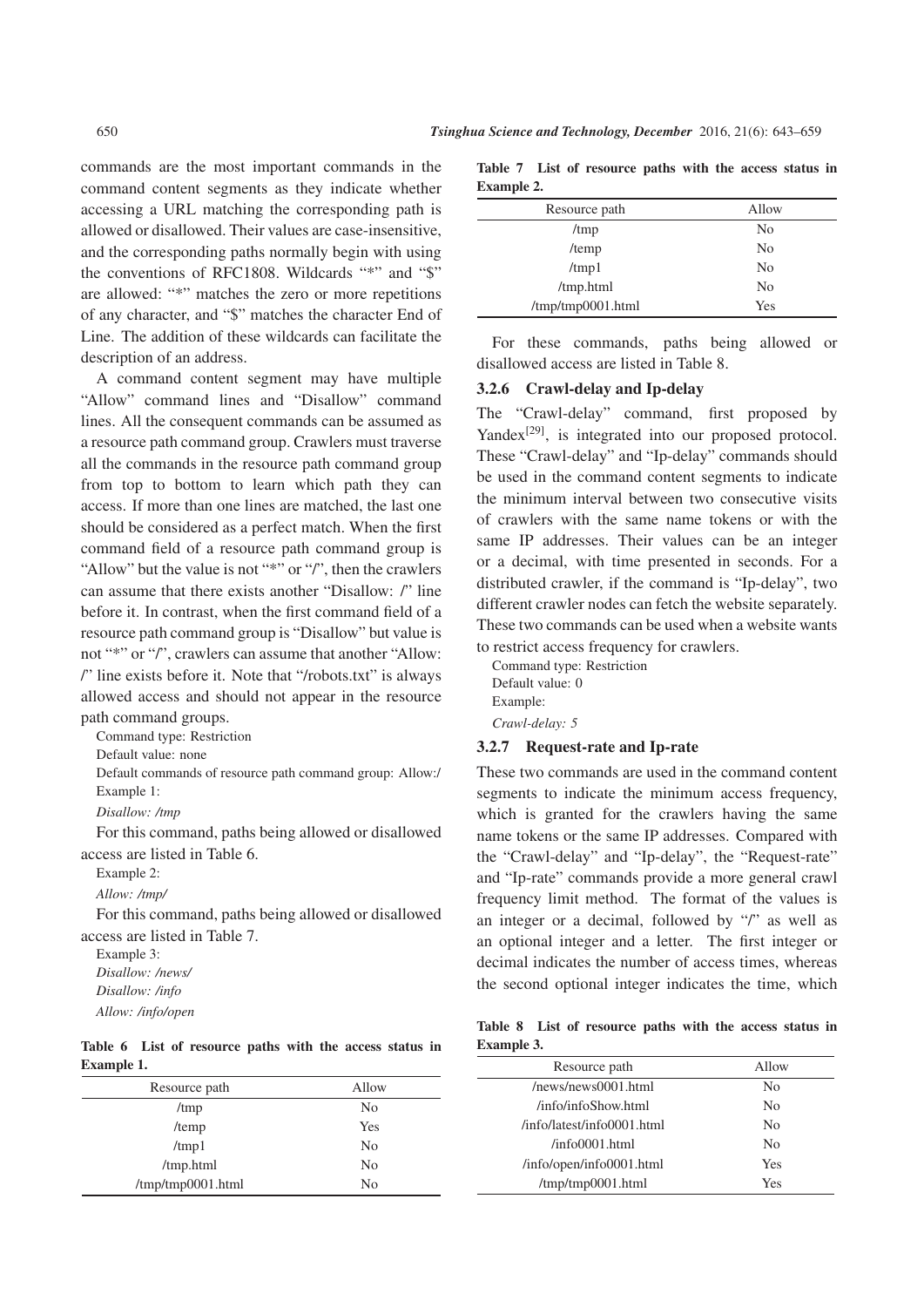is defaulted to 1. The last letter can be "s", "m", or "h", indicating the units of time, second, minute, and hour, respectively. The "Request-rate" and "Ip-rate" commands can be used when a website wants to restrict the access frequency for crawlers.

Command type: Restriction Default value: No limit Example:

*Request-rate: 500/h*

Note that when a website requires some degree of technical limitations according to the commands, the time period for counting the access times should begin with the first visit of a crawler instead of a fixed period. Hence, if a crawler first visits the site at 5:12, the site should prove that the crawler can successfully access for another 499 times before 6:12.

#### 3.2.8 Visit-time and time-forbidden

These two commands should be used in the command content segments to indicate whether access for the crawlers at a given time is allowed or disallowed. The format of values is a time expression, followed by "-" and another time expression. Time expression uses the conventions of RFC822 similar to those mentioned in Section 3.2.2. The first field indicates the beginning time of a period, and the second field indicates the ending time. If only a single time expression contains the time zone, crawlers can assume that another website also adopts this time zone.

In general, "Visit-time" command is used for daily restrictions, so the date is often not specified. In this case, if the second time is earlier than the first one, crawlers can assume that the second time is the next day following the first time field. On the contrary, "Timeforbidden" is often used for a specific period, such as during a website activity. To reduce the temporary higher loads on the web server, websites can add this command into "robots.txt" to prohibit crawlers from accessing the websites temporarily. In this case, the date is specified generally.

Command type: Restriction Default value: No limit Example 1: *Time-forbidden: 30 Oct 2014 00:00:00 UT-2 Nov 2014 23:59:59 UT* Example 2:

*Visit-time: 01:00 +0800-06:00 +0800*

#### 3.2.9 Language, encoding, and charset

These commands should be used in the command content segments to indicate which language, encoding, and charset crawlers should support when accessing the websites. Their values are a series of language, encoding, and charset using the conventions of RFC2616. Generally, crawlers exchange such information with websites via HTTP when visiting one page. Here, these commands provide websites a description method with a larger granularity.

Command type: Restriction Default value: No limit Example: *Language: en-us,en Encoding: gzip,deflate Charset: gb2312,utf-8*

#### 3.2.10 Cookie

This command should be used in the command content segments to indicate which cookies crawlers should put into the HTTP header during a resource request. The value of this command consists of a series of keyvalue pairs using the conventions of RFC6265. This command is helpful when websites want to use cookies to confirm crawlers.

Command type: Restriction Default value: No limit Example: *Cookie: visitor=crawler*

#### 3.2.11 Mirror-site

This command should be used in the command content segments to indicate which mirror-site crawlers should visit instead of this corresponding website. The value of this command is a host using the conventions of RFC1738. Websites with multiple mirror sites can use this method to balance the crawler access pressure for each mirror sites.

Command type: Restriction Default value: No limit Example: *Mirror-site: www.example.com*

#### 3.2.12 Sitemap

This command is first proposed by  $Google^{[4]}$ , and is integrated into our proposed protocol. This command should be used in the command content segments to indicate where the Sitemap of the site is located. A Sitemap file's format can be XML, XML index, or TXT. Among them, XML format and XML index format follow the Sitemap Protocol. TXT format is used to list all the data pages, and ignores all the description tags of the data presented in the XML format. We suggest the webmasters to compose the deep web pages with those pages that cannot be accessed through links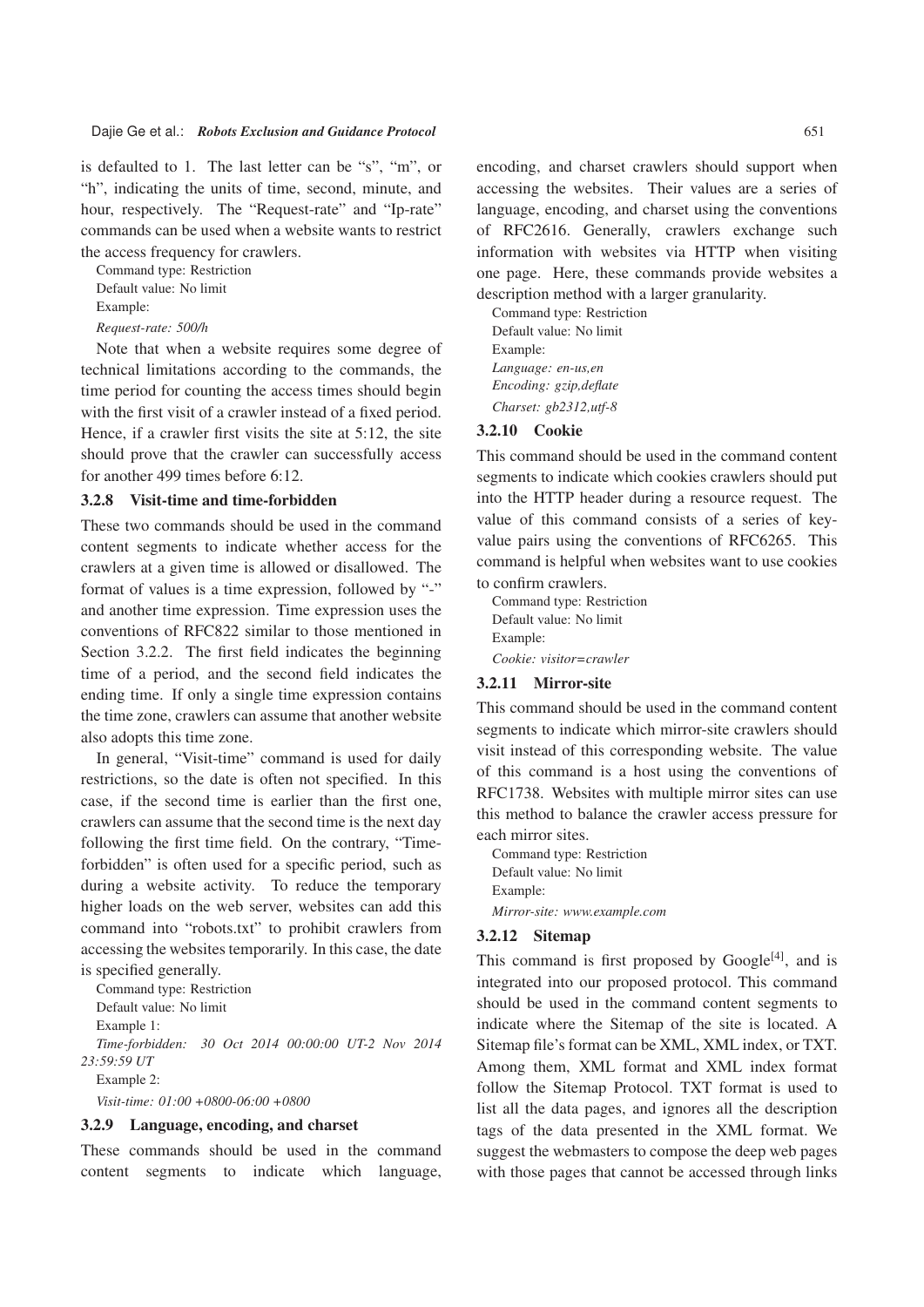by integrating traditional general-purpose web crawlers into the Sitemap, rather than composing the static files under the server or pages obtained by a crawler from the own website. The reason is that the latter pages listed in the Sitemap can be easily fetched by traditional crawlers without a significant contribution from the Sitemap. In fact, those deep web pages that are hidden behind a search form should be listed in the Sitemap. The following options are suggested for the webmasters while listing the webpages in order to accumulate the deep web pages.

(1) List one or more sets of Top-*N* proprietary data pages according to the knowledge provided in the professional field, and add them into the Sitemap. Every once in a while, list Top-*N* pages again and put those new pages into the Sitemap.

(2) List *M* proprietary data pages that users have visited recently, and add them into the Sitemap. Every once in a while, list and add new *M* pages into the Sitemap.

(3) List all proprietary data pages visited in a time period, and add them into the Sitemap. List and add all new pages visited in another consequent time period into the Sitemap.

(4) Whenever a proprietary data page is accessed, add it to the Sitemap.

When webmasters think an entire page may not be recognized by traditional crawlers, a corresponding crawler page can be designed exclusively for the crawlers. The content of this crawler page should be consistent with the original page, and such a page should not adopt any asynchronous access technology, thus ensuring that crawlers can fetch complete contents through a single request. By this way, fetching can be more effective under the following scenarios.

(1) When pages contain many asynchronous presentation methods, such as Ajax, for user experience, webmasters can generate their static snapshots as crawler pages.

(2) When pages contain many pictures, video, flash, or other non-text contents designed for user experience, webmasters can replace the links in such resources with related description texts.

(3) When pages contain many CSS codes that may not help crawlers, webmasters can remove those contents in the crawler pages altogether.

In addition to the labels defined in the Sitemap Protocol, the proposed protocol expands two labels under label  $\langle$ url $>$  as its child node. The first one is <type> to insist how to fetch a page for crawlers with optional values of "data", "list", and "other". Value "data" indicates that the respective page is a proprietary data page, and crawlers just need to fetch this page without following any links in that page. This value indicates that the page is a list of a series of proprietary data pages, such as a search result page, and crawlers must follow all the links in this page to fetch proprietary data pages. Value "other" indicates that there exists no suggestion for fetching this page, and crawlers can fetch them in a traditional way. The other label is  $\langle$ srcloc $\rangle$ , which is used to inform the URL of the original page to a crawler page. For example, if the URL of the original page is "http://www.example.com/news/hot.asp?date=1030&id =8" and the URL of the crawler page for it is "http:// www.example.com/crawler/news/20141030008.html",

then this item can be written in the Sitemap as follows: <*url*>

<*loc*>*http://www.example.com/crawler/news/20141030008.html*<*/loc*> <*srcloc*>*http://www.example.com/news/hot.asp?date=1030&id=8*<*/srcloc*> <*lastmod*>*2014-10-30*<*/lastmod*> <*changefreq*>*daily*<*/changefreq*> <*priority*>*0.8*<*/priority*> <*type*>*data*<*/type*> <*/url*> Command type: Guidance Default value: None Example: *Sitemap: http://www.example.com/sitemap.xml*

#### 3.2.13 Host

This command, first proposed by Yandex $[29]$ , is integrated into our proposed protocol. This command should be used in the command content segments to specify the preferred master domain whenever a website owns multiple mirrors. This command can help search engines organize the relationship between a website and its master domain. The value of this command is a host that uses the conventions of RFC1738 similar to the format used in Section 3.2.14.

Command type: Guidance Default value: None Example: *Host: www.example.com*

#### 3.2.14 Index-page

This command, first proposed by  $360^{[30]}$ , is integrated into our proposed protocol. This command should be used in the command content segments to indicate which pages should be indexed. The value of this command is a case-insensitive corresponding path normally beginning with "/" and uses the conventions of RFC1808. Similar to the format used in Section 3.2.5,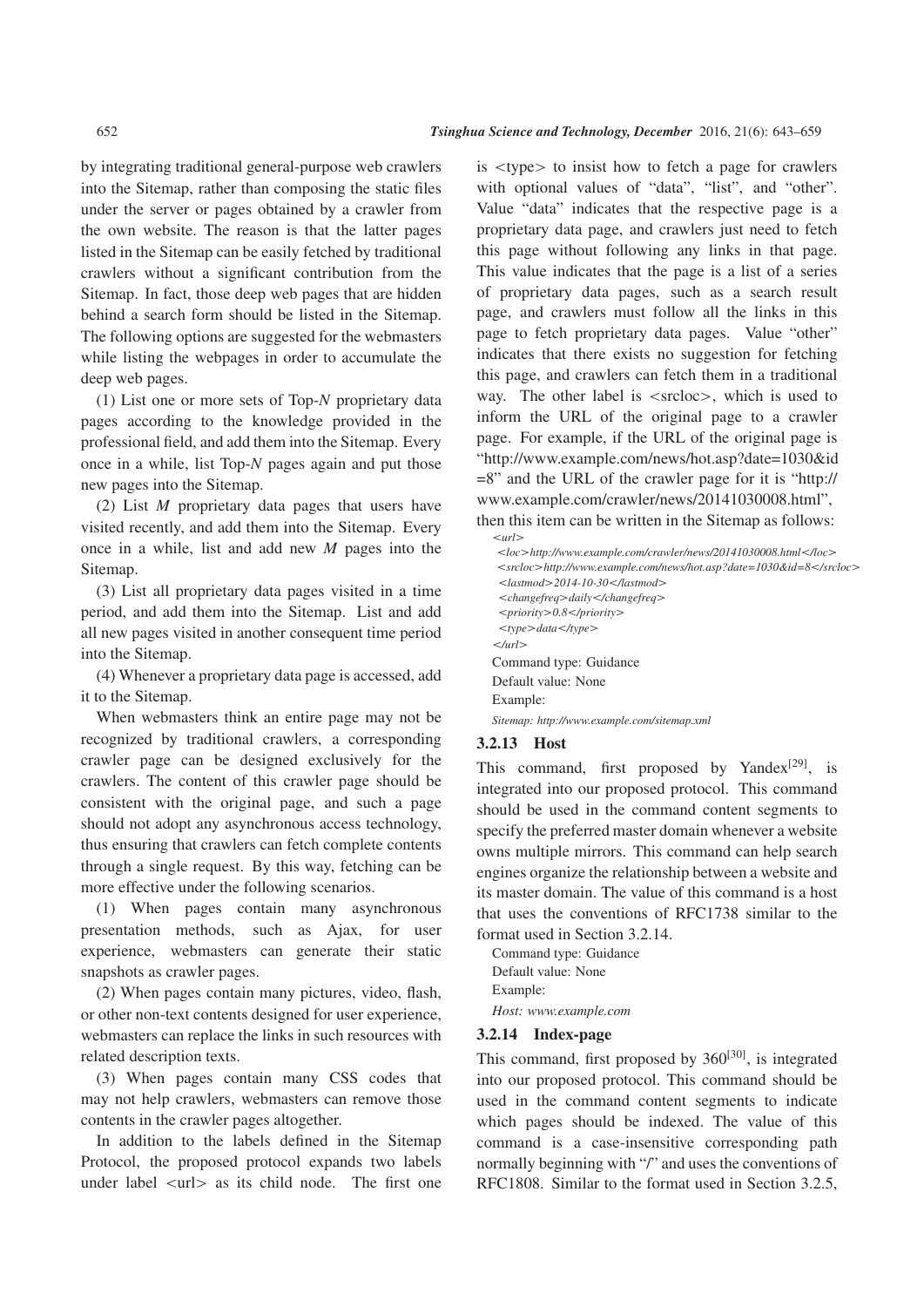#### Dajie Ge et al.: *Robots Exclusion and Guidance Protocol* 653

wildcards "\*" and "\$" are allowed in this command. The "Index-page" command can be used when web pages often update their contents, hoping that crawlers visit and fetch them frequently.

Command type: Guidance Default value: None Example 1: *Index-page: /news/newslist.html* Example 2: *Index-page: /news/* Example 3: *Index-page: /news/news\*.html*\$ *Index-page: /news/\*/list.html*

# 3.2.15 Change-always, change-hourly, changedaily, change-weekly, change-monthly, change-yearly, and change-never

These commands are extended by the Sitemap Protocol<sup>[4]</sup> to provide a way with which to describe the update frequency of the pages with a larger granularity. This command should be used in the command content segments. The value of this command is a caseinsensitive corresponding path normally beginning with "/" and uses the conventions of RFC1808. Similar to the format used in Section 3.2.5, wildcards "\*" and "\$" are allowed in this command. These commands can be used when websites hope crawlers visit and fetch some pages with a specific frequency.

Command type: Guidance Default value: None Example 1: *Change-hourly: /news/newslist.html* Example 2: *Change-daily: /news/hot/\*.html*

# 4 Application

Given that both website and crawler must abide by this protocol, we present in this section an application scenario from both sides with an illustrated example.

# 4.1 For websites

Here we build a simple news website at http:// www.example.com/. The architecture of the site is shown in Fig. 1.

The website includes

http://www.example.com/ — Homepage;

http://www.example.com/login.do — Login page;

http://www.example.com/reg.do — Registration page; http://www.example.com/news.do — News search

page;

http://www.example.com/newsItem.do?id=9, etc. — Specific news page;

http://www.example.com/html/news9.html, etc. — Static snapshot of specific news page;

http://www.example.com/newsRelease.do — News Release Page;

http://www.example.com/robots.txt—The only correct path of robots.txt;

http://www.example.com/sitemap.xml—The website's sitemap.xml.

The homepage contains links to the login page, registration page, news search page, and news release page. The news search page contains links to the latest specific news pages and a search form. All the search results, including links to these eligible specific news pages, are returned in the news search page. The news release page can be visited after a user logs in as an administrator. In specific news pages, users can see the existing comments and post new comments after logging in. The comments are loaded asynchronously by Ajax technology after the news text is completely loaded.

The website sets up a module to automatically maintain sitemap.xml and generates snapshots for



Fig. 1 Website architecture.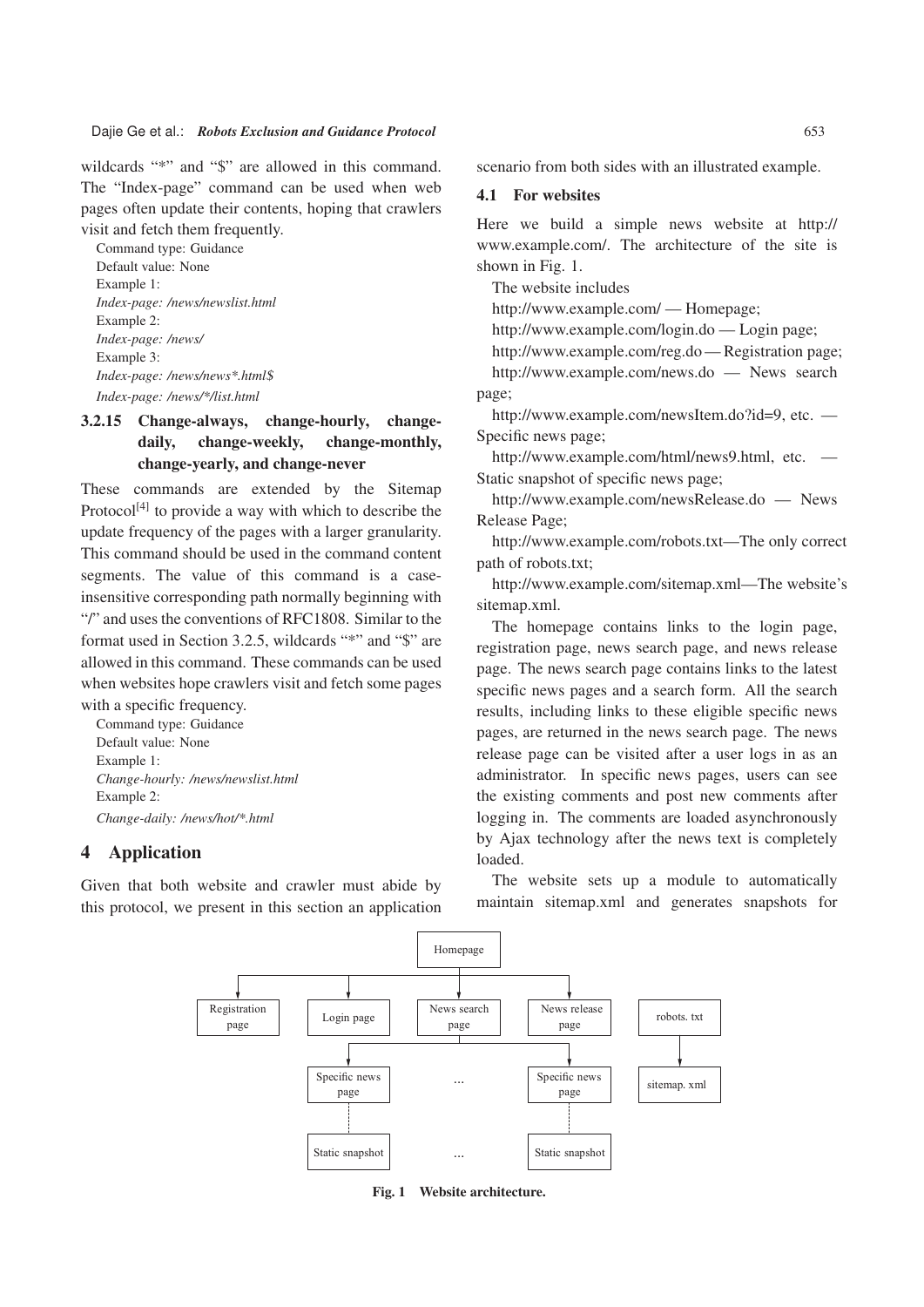specific news pages. Whenever a news piece is released, a static web page snapshot is automatically generated and maintained at http://www.example.com/html/, and the sitemap.xml is also updated automatically. A new metadata item corresponding to the news page is added into the sitemap.xml, where the value of  $\langle \text{loc} \rangle$  tag is the path of the specific news page, the value of  $\langle$ srcloc $>$  tag is the path of the static snapshot, and the value of <type> tag is the "data". Whenever a new comment is generated, the static snapshot of the news page is regenerated, and the value of corresponding <lastmod> tag is updated in the sitemap.xml. Here, if a website has a larger size compared with others, it can update the static snapshots at an interval instead of generating them immediately after users post new comments. The workflow processes are shown in Figs. 2 and 3.

# 4.2 For crawlers

The crawler system normally has a scheduling thread and several crawler threads in either stand-alone or distributed fashion. To crawl a website, each task is assigned to a crawler thread via the scheduling thread. The workflow of a crawler thread is shown in Fig. 4.

Whenever a crawler thread receives a new site task, it first attempts to access its "robots.txt". If this fails, the crawler begins to crawl the whole site with the traditional method, because the access failure means that no restriction or guidance exists in this site. Otherwise, the crawler analyzes the "robots.txt" and records all the commands to its memory. All these parsed commands can help subsequent crawling of the same website. The main workflow to parse the "robots.txt" is shown in Fig. 5.

The crawler threads of our particular case are divided into two working status: normal and temporary. When a normal-status thread completes a task, it attempts to ask the scheduling thread for a new task. If there are no tasks to schedule, the corresponding thread sleeps for a while and then tries to ask again. The temporary-status is usually opened by a normal-status thread to track the status of the crawlers while crawling a website of low frequency visits. To crawl a website of this kind, the crawler thread should wait longer. As shown in Figs. 4 and 5, several considerations must be made. First, when a crawler thread finds the time point that is not available for visit after parsing the related commands, a countdown timer is triggered. When time elapses, a temporary-status crawler thread is initiated to fetch the site. Second, a crawler thread obtains a minimum period value for visiting the site by calculating related commands. If the calculated value is greater than a threshold value, the site is believed to be more time consuming for crawlers to fetch this site. Thus, a temporary-status crawler thread is initiated to take over this task. Finally, a crawler thread sequentially parses all the sitemap.xml file listed in "robots.txt" and saves all the URLs found in the Sitemap files into a non-crawl queue. If a URL has an <srcloc> tag, crawlers fetch the static snapshot path instead of the origin path, after which they record the corresponding relationships. The workflow of the crawler thread to fetch the pages in a website is shown in Fig. 6.

The workflow to fetch pages is similar to the traditional way. However, before fetching a URL, the crawler thread first checks all kinds of settings to ensure compliance with the protocol.

# 5 Experiments

In the next sequential experiments, we use the crawler described above to fetch our site and analyze the benefits of the protocol through the results. To facilitate the experiments, we made small modifications to the abovementioned crawler. For instance, the crawler thread will only be terminated after completing the fetching task, rather than while waiting for another task. In order to facilitate the observation of the crawling results, we output some useful information, such as URL and crawling time cost, during the fetching process and then save all the HTML into the output files. The fetching results from the crawler when the website





Fig. 3 Website workflow for new comments.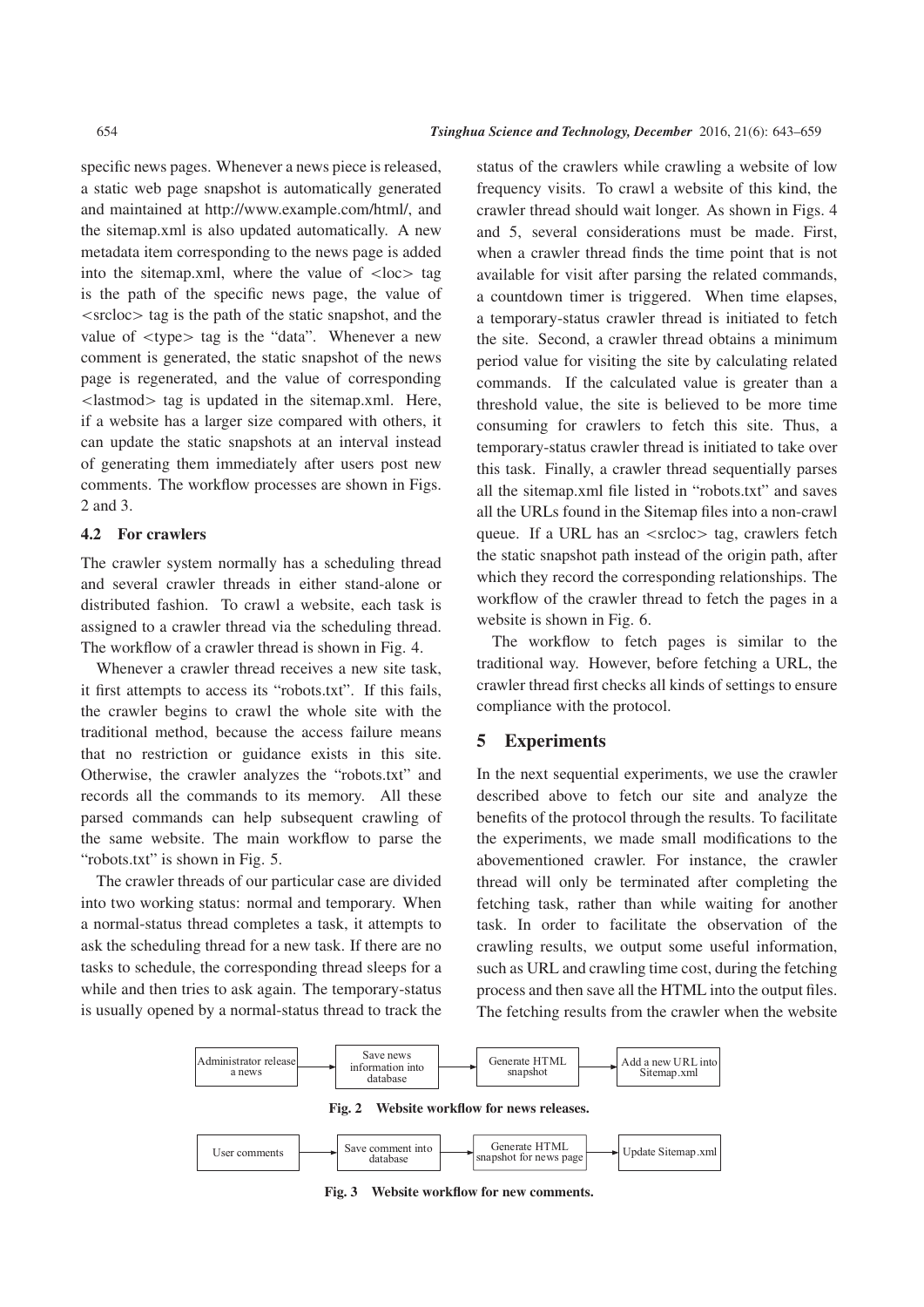

Fig. 4 Workflow of a crawl thread.



Fig. 5 Workflow to parse robots.txt.

does not establish any "robots.txt" file are shown in Table 9.

As shown in Table 9, although the crawler can fetch some pages through the links, most specific news pages are still missing. Given that the home page has three links to the three latest news pages, respectively, the crawler can fetch these three pages. Here, we can easily guess that the fetching results of these three news pages have no comment information, because the crawler cannot obtain the paths of these snapshot pages through



Fig. 6 Workflow to fetch pages.

Table 9 Fetching results without robots.txt.

| Resource                         | Fetch | Crawl delay (s) |
|----------------------------------|-------|-----------------|
| Home page                        | Yes   |                 |
| Useless pages (e.g., login page) | Yes   |                 |
| Latest news pages                | Yes   |                 |
| Old news pages                   | No    |                 |

these links. Though the website has its sitemap.xml, the crawler cannot obtain its path without "robots.txt".

Now, the "robots.txt" is set as shown below. *Robot-version: 3.0 Last-modified: 19 Mar 2015 12:00:00 +0800*

*User-agent: \* Disallow: /login.do Disallow: /reg.do*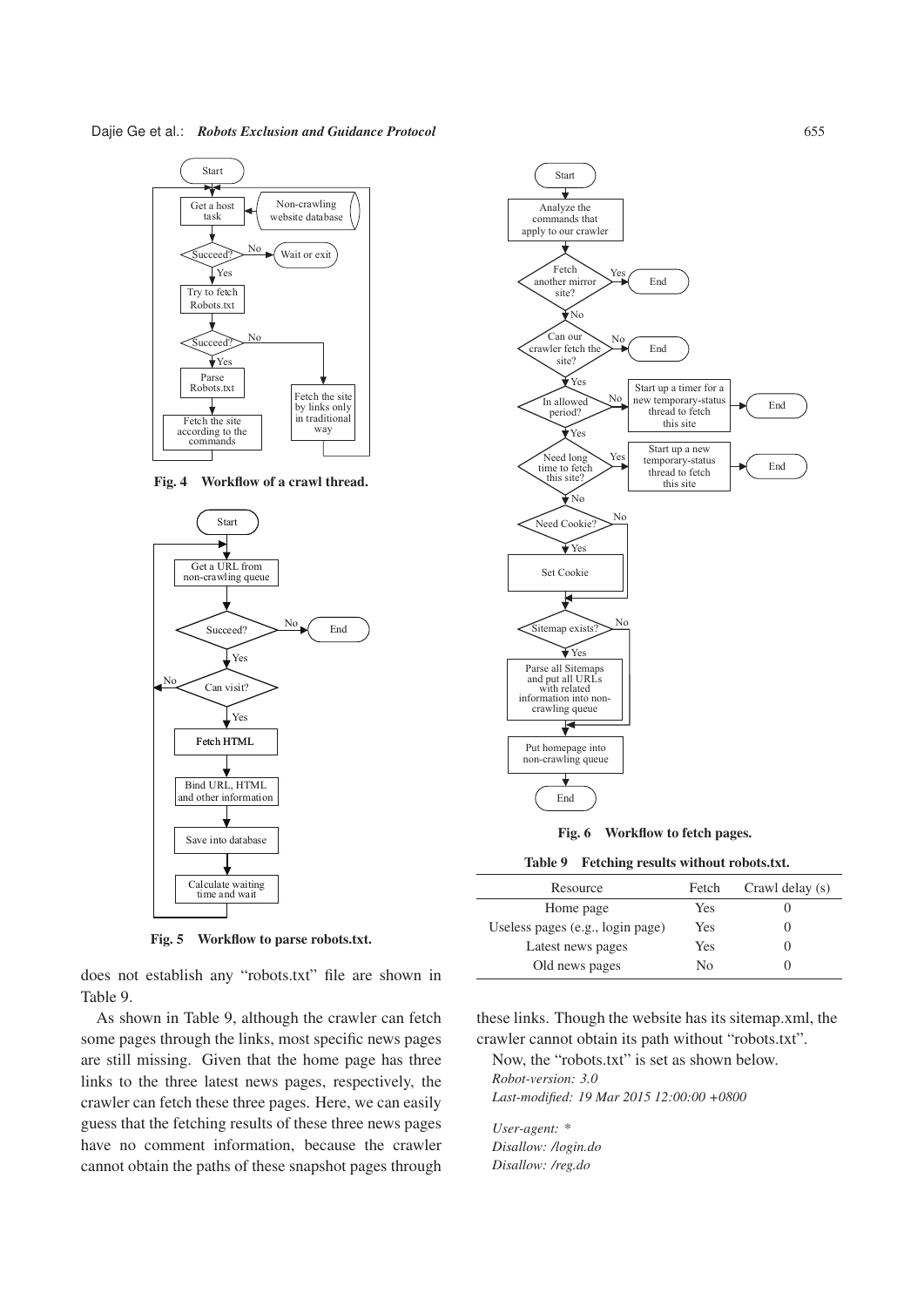```
Disallow: /newsRelease.do
Request-rate: 120/m
f
Allow: /newsitem.do?
Crawl-delay: 5
g
f
Allow: /html/
Crawl-delay: 1
g
```
*Sitemap: http://10.60.149.65:8089/test1/sitemap.xml Cookie: user=robot Language: zh-CN Encoding: gzip, deflate*

The contents of sitemap.xml are automatically maintained by the website. A URL item is similar to

```
<url>
<loc>http://10.60.149.65:8089/test1/html/news1.html</loc>
<srcloc>http://10.60.149.65:8089/test1/newsItem.do?id=
              1</srcloc>
<lastmod>2015-03-19</lastmod>
<changefreq>weekly</changefreq>
<priority>0.5</priority>
<type>data</type>
</url>
```
The fetching results from the crawler are shown in Table 10.

First, owing to restrictions on visiting login page, registration page, and news release page in "robots.txt", respectively, the crawler has filtered out these addresses and no longer crawls these useless pages. Second, the site gives a "sitemap.xml". The crawler has fetched all the news pages based on the metadata in the "sitemap.xml", and most of the fetched pages here are unavailable to traditional crawlers. Furthermore, we can see that the home page has been crawled within 0.5 s. That is because that "robots.txt" commanded the crawler to set the visiting frequency at 0.5 s per URL in general. We can also observe that all news pages are crawled within 1 s. The crawler did not allow these URLs to match the "/newsltem.do?" but allowed for the matching of the "/html/" and sets their access gap to 1 s. The reason is that the crawler found the  $\langle$ srcloc $\rangle$  tags of these URLs in the "sitemap.xml" and tried to fetch

| <b>Table 10</b> |  |  |  | Fetching results with robots.txt. |
|-----------------|--|--|--|-----------------------------------|
|-----------------|--|--|--|-----------------------------------|

| Resource                         | Fetch | Crawl delay (s) |
|----------------------------------|-------|-----------------|
| Home page                        | Yes   | 0.5             |
| Useless pages (e.g., login page) | No    |                 |
| Latest news pages                | Yes   | 1.0             |
| Old news pages                   | Yes   | 10              |

the static snapshots of the news pages provided by the website, instead of the original addresses of these pages, and the paths of those static snapshot pages actually matched the "/html/". In comparison, if we use the old REP, we can only restrict whether resources are allowed access to. The "robots.txt" will be something like

*User-agent: \* Disallow: /login.do Disallow: /reg.do Disallow: /newsRelease.do*

The fetching results from the crawler are shown in Table 11.

Obviously, it can help prevent the crawler from accessing those useless pages. However, it has limited functionality. Crawlers cannot fetch deep web contents or Ajax pages like those old news pages, and the crawler cannot know the required access frequency of the site; hence, the crawler will put a lot of pressure to the site while working. As we expand the commands, the REGP can apparently achieve more tasks. Now we add a "Visit-time" command in the global command paragraph to insist the crawlers to visit the site after 21:00 every day as "Visit-time: 21:00:00 +0800-08:00:00 +0800".

Suppose that the time to fetch the site is set to 21:00. We could easily predict that the normal-status crawler thread would find it, but that it should wait for a long time to fetch the site after parsing the "robots.txt". A countdown timer would now be triggered by the thread. When the timer expires, a new temporary-status crawler thread is initiated to take over the task.

Finally, we change the language requirements to French in the "robots.txt" into "Language: fr". As the crawler does not support French, it would have no access to any pages of the site. It should be noted here that this is just an example; all commands in the "robots.txt" must be set according to the actual situation under real circumstances.

# **Conclusion**

The existence of numerous deep web pages in websites and the widespread use of Ajax make it difficult

Table 11 Fetching result with the old REP.

| Resource                         | Fetch | Crawl delay (s) |
|----------------------------------|-------|-----------------|
| Home page                        | Yes   |                 |
| Useless pages (e.g., login page) | No    |                 |
| Latest news pages                | Yes   |                 |
| Old news pages                   | Nο    |                 |
|                                  |       |                 |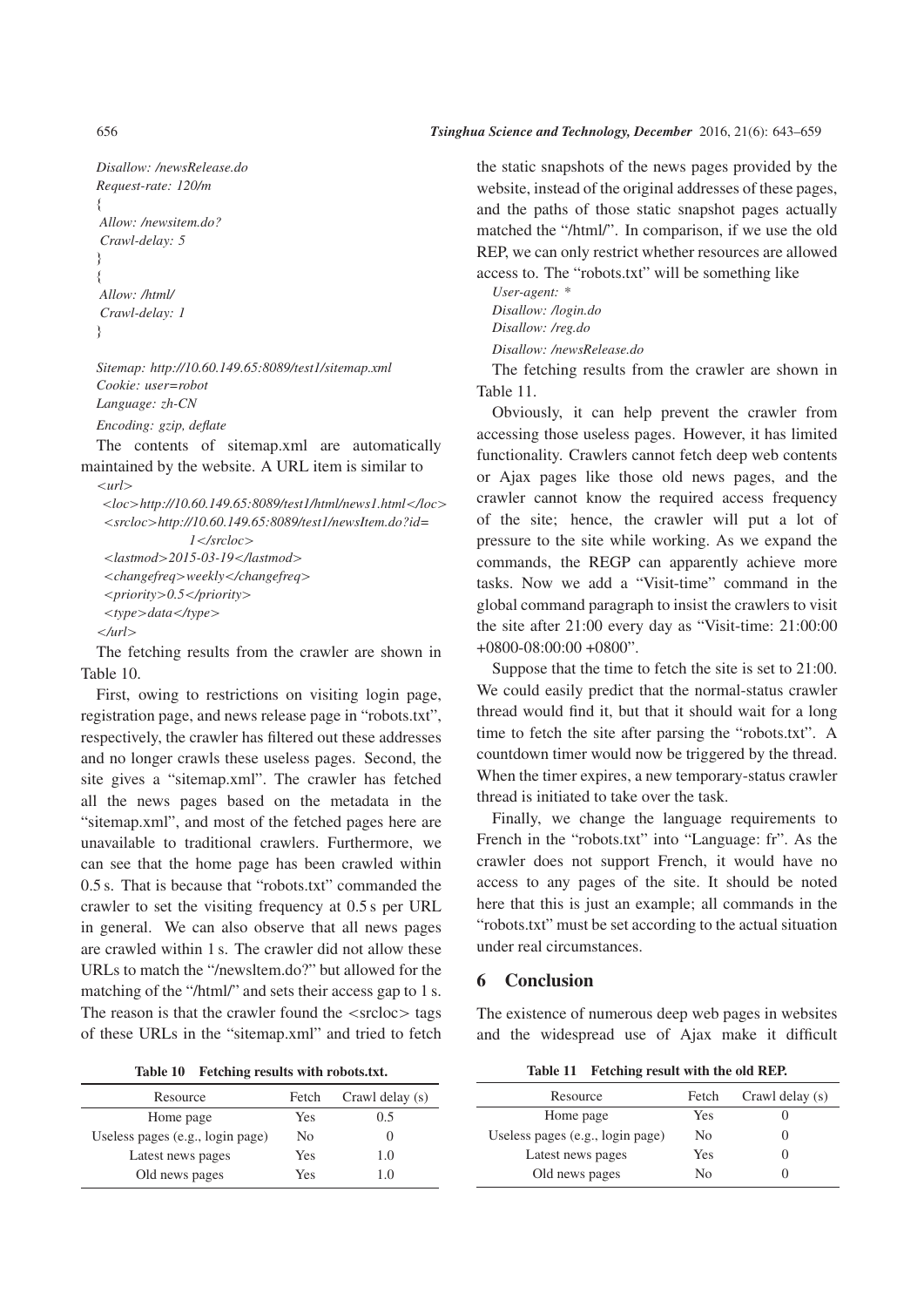for general-purpose web crawlers to fetch information quickly and efficiently. In this paper, an REGP is proposed by using the original REP as basis and by integrating the independent scattered expansions of the protocols developed by major search engine companies. Our proposed protocol expands the file format and command set of the REP and the two labels of the Sitemap Protocol. Through our protocol, websites can express their aspects of requirements for restrictions and guidance to the visiting crawlers as well as ensure rapid access of general-purpose crawlers to deep web pages and Ajax pages. Our proposed protocol also enables the crawlers to easily and effectively obtain the open data from various websites. Finally, this paper

#### Appendix

#### BNF-like Syntax

The BNF-like syntax used in our proposed protocol is similar to the description of the original REP and is reproduced in our protocol. The syntax used in our protocol is a BNF-like description using the conventions of RFC 822, except that "j" is used to designate alternatives in the original protocol. Briefly, literals are quoted with " " and parentheses [(" and ")] are used to group elements. In addition, optional elements are enclosed in [brackets], and elements may be preceded with  $\langle n \rangle^*$  to designate  $n$  or more repetitions of the following element, with  $n$  defaults to 0. Moreover, "#" is used to describe the encoding, language and charset, as defined in RFC 2616. The BNF-like syntax is described below.

robotstxt = \*blankcomment j \*blankcomment head 1\*commentblank record \*( 1\*commentblank 1\*record ) 1\*commentblank globalrecord \*blankcomment blankcomment  $= 1*$ (blank | commentline)

Blank line or comment line, possibly used in beginning or end of the file

commentblank = \*commentline blank \*(blankcomment)

Blank lines; one pure blank line is necessary, used to separate two command part.

commentline = comment CRLF comment = \*space "##" anychar  $blank = *space$  CRLF  $space = 1*(SP | HT)$  $CRLF = CR LF$ head = versionline \*commentline lastmodline record = robotrecord \*commentline rule  $globalrecord = *(commentline | ruleline)$ versionline = \*space "Robot-version:" \*space version [comment] CRLF lastmodline = \*space "Last-modified:" \*space date-time [comment] CRLF robotrecord = (agentrecord j iprecord j agentrecord iprecord)  $agentrecord = agentline * (commentline | agentline)$ 

 $i$  iprecord = ipline  $*(*commentline* | *ipline*)$ 

describes a specific application scenario, in which both a website and a crawler work together with support from our protocol. We then conducted a series of experiments to demonstrate the efficiency of our protocol.

However, similar to the original REP, our protocol also encountered a problem when the crawlers do not comply with the protocol and fetch websites indiscriminately, thus making the protocol itself and the objective website. This is because our protocol is only used for websites to provide a description of crawling requirements and guidance. This issue will be addressed in our future work, along with the growing maturity of different Internet-based applications.

agentline =  $*$ space "User-agent:"  $*$ space agent [comment] CRLF

 $i$ ipline = ( $i$ pdisallowline |  $i$ pallowline)

ipallowline = \*space "Ip-allow:" \*space ipaddress [comment] CRLF

ipdisallowline = \*space "Ip-disallow:" \*space ipaddress [comment] CRLF

rule = 1\*ruleline \*(commentline j ruleline) \*innerrule

ruleline = (disallowline | allowline | sitemapline crawldelayline | ipdelayline | requestrateline | iprateline | visittimeline | hostline | indexpageline | changealwaysline j changehourlyline j changedailyline j changeweeklyline j changemonthlyline changeyearlyline changeneverline languageline | encodingline | charsetline | mirrorsiteline | timeforbiddenline | cookieline | extension)

innerrule = lparenthesisline [robotrecord] \*commentline rule \*commentline

lparenthesisline = \*space "f" [comment] CRLF

rparenthesisline =  $*$ space "}" [comment] CRLF

disallowline = \*space "Disallow:" \*space rpath [comment] CRLF

allowline = \*space "Allow:" \*space rpath [comment] CRLF

sitemapline = \*space "Sitemap:" \*space httpurl [comment] CRLF

crawldelayline = \*space "Crawl-delay:" \*space int [comment] CRLF

ipdelayline = \*space "Ip-delay:" \*space int [comment] CRLF requestrateline = \*space "Request-rate:" \*space rate [comment] CRLF

iprateline = \*space "Ip-rate:" \*space rate [comment] CRLF

visittimeline = \*space "Visit-time:" \*space date-time [comment] CRLF

hostline = \*space "Host:" \*space host [comment] CRLF

indexpageline = \*space "Index-page:" \*space httpurl [comment] CRLF

changealwaysline = \*space "Change-always:" \*space rpath [comment] CRLF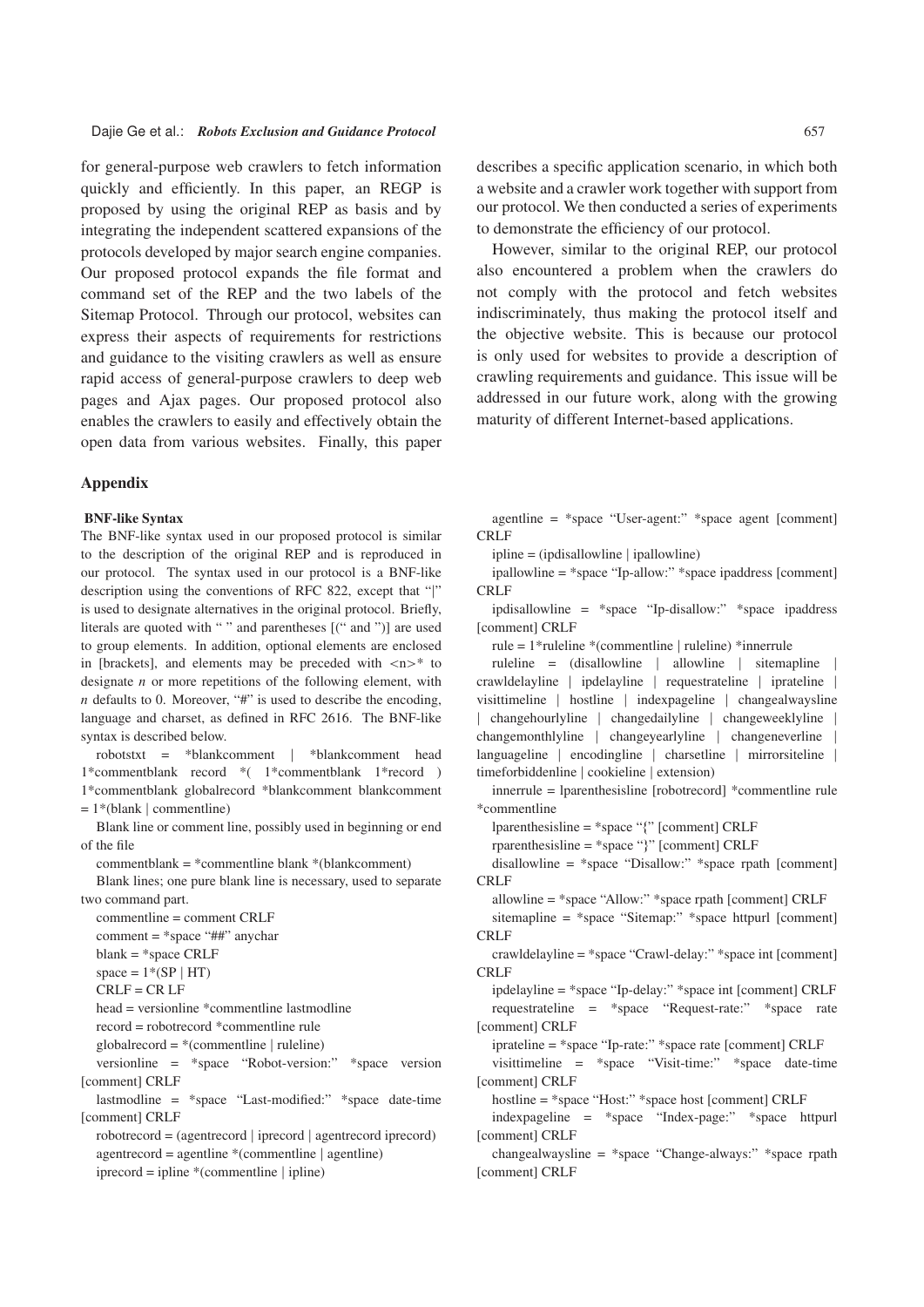changehourlyline = \*space "Change-hourly:" \*space rpath [comment] CRLF

changedailyline = \*space "Change-daily:" \*space rpath [comment] CRLF

changeweeklyline = \*space "Change-weekly:" \*space rpath [comment] CRLF

changemonthlyline = \*space "Change-monthly:" \*space rpath [comment] CRLF

changeyearlyline = \*space "Change-yearly:" \*space rpath [comment] CRLF

changeneverline = \*space "Change-never:" \*space rpath [comment] CRLF

languageline = \*space "Language:" \*space language [comment] CRLF

encodingline = \*space "Encoding:" \*space encoding [comment] CRLF

- charsetline = \*space "Charset:" \*space charsetval [comment] CRLF
- mirrorsiteline = \*space "Mirror-site:" \*space host [comment] CRLF

timeforbiddenline = \*space "Time-forbidden:" \*space datetime [comment] CRLF

cookieline = \*space "Cookie:" \*space set-cookie-string [comment] CRLF

extension = \*space token ":" \*space value [comment] CRLF

#### Acknowledgment

This work was partially supported by the National Natural Science Foundation of China (Nos. 61672381 and 90818023).

#### References

- [1] C. C. Chang, B. He, C. Li, M. Patel, and Z. Zhang, Structured databases on the web: Observations and implications, *ACM SIGMOD Record,* vol. 33, no. 3, pp. 61–70, 2004.
- [2] M. Koster, A standard for robot exclusion. NEXOR, http://www.robotstxt.org/rig.html, 1994.
- [3] M. Koster, A method for web robots control, http:// www.robotstxt.org/orobots-rfc.txt, 1997.
- [4] Google, Sitemaps XML format, http://www.sitemaps.org/ protocol.html, 2008.
- [5] X. F. Xian, P. P. Zhao, W. Fang, and J. Xin, Quality-based data source selection for web-scale data integration, in *Proc. 2009 International Conference on Machine Learning and Cybernetics*, Baoding, China, 2009, pp. 427–432.
- [6] U. Noor, A. Daud, and A. Manzoor, Latent dirichlet allocation based semantic clustering of heterogeneous deep web sources, in *Proc. 5th International Conference on Intelligent Networking and Collaborative Systems*, Xi'an, China, 2013, pp. 132–138.
- [7] S. Raghavan and H. Garcia-Molina, Crawling the hidden web, in *Proc. 27th International Conference on Very Large Data Bases*, Roma, Italy, 2001, pp. 129–138.
- [8] J. Cope, N. Craswell, and D. Hawking, Automated

version = 1\*DIGIT "." 1\*DIGIT

- $agent = token$
- ipaddress = (IPv4address j IPv6address)
- rpath = "/" path int =  $1*$ DIGIT

rate =  $1*DiffIT$  "/" \*DIGIT ("s" | "m" | "h")

encoding  $= 1$  #( codings  $[$  ";" "q" "=" qvalue  $]$ )

language =  $1$ #( language-range [ ";" "q" "=" qvalue ] )

charsetval =  $1\#$ ( ( charset  $\vert$  "\*")  $\vert$  ";" "q" "=" qvalue  $\vert$ )

value  $=$  <any CHAR except CR or LF or "##">

anychar  $=$  <any CHAR except CR or LF>

CHAR =  $\langle$ any US-ASCII character (octets 0 - 127) $>$ 

 $CTL = \langle$  any US-ASCII control character (octets 0 - 31) and DEL (127)>

 $CR = , carriage return (13)>$ 

 $LF =  LF, linefeed  $(10)$$ 

 $SP =  SP, space (32)>$ 

 $HT =  HT, horizontal-tab (9)>$ 

Where, the syntax for "token" is defined in RFC 1945. The syntaxes for "IPv6address" and "IPv4address" are defined in RFC 2373. The syntax for "date-time" is defined in RFC 822. The syntaxes for "httpurl" and "host" are defined in RFC 2373. The syntaxes for "codings", "qvalue", "language-range", and "charset" are defined in RFC 2616. The syntax for "set-cookiestring" is defined in RFC 822. The syntax for "path" is defined in RFC 1808.

discovery of search interfaces on the web, in *Proc. 14th Australasian Database Conference*, Adelaide, Australia, 2003, pp. 181–189.

- [9] G. Liu, K. Liu, and Y. Dang, Research on discovering deep web entries based on topic crawling and ontology, in *Proc. 2011 International Conference on Electrical and Control Engineering*, Yichang, China, 2011, pp. 2488–2490.
- [10] Y. Saissi, A. Zellou, and A. Idri, Extraction of relational schema from deep web sources: A form driven approach, in *Proc. 2014 Second World Conference on Complex Systems*, Agadir, Morocco, 2014, pp. 178–182.
- [11] X. Shao, Y. Liu, and L. Liu, Research on overall pattern matching method in deep web, (in Chinese), *Acta Scientiarum Naturalium Universitatis Nankaiensis*, vol. 45, no. 5, pp. 24–31, 2013.
- [12] D. Zheng and Z. Cui, Research on strategy of crawling deep web strategy, (in Chinese), *Computer Engineering and Design*, vol. 27, no. 17, pp. 3154–3158, 2006.
- [13] S. J. Pusdekar and S. P. Chhaware, Using visual clues concept for extracting main data from deep web pages, in *Proc. 2014 International Conference on Electronic Systems, Signal Processing and Computing Technologies*, Maharashtra, India, 2014, pp. 190–193.
- [14] S. Pei and X. Ye, Development status and trend of open API abroad, (in Chinese), *Information Science*, vol. 27, no. 12, pp. 1896–1900, 2009.
- [15] S. Kim and H. Kim, Ontology modeling for provision of semantic based open API information, in *Proc. 15th International Conference on Advanced Communication Technology*, Rajampet, India, 2013, pp. 664–667.